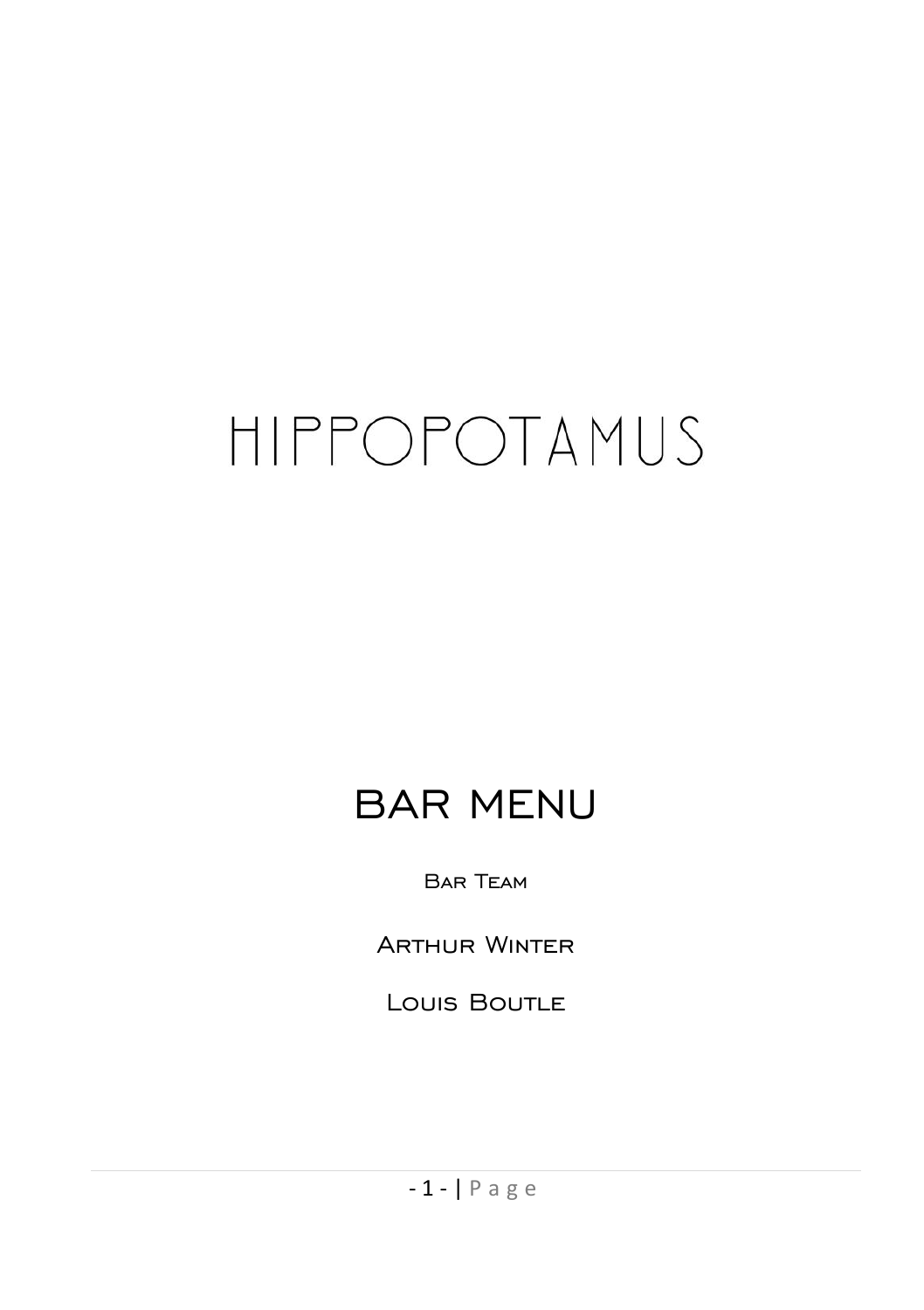## TABLE OF CONTENTS

...

**COCKTAILS** 

**MOCKTAILS** 

**BEERS** 

**SPIRITS**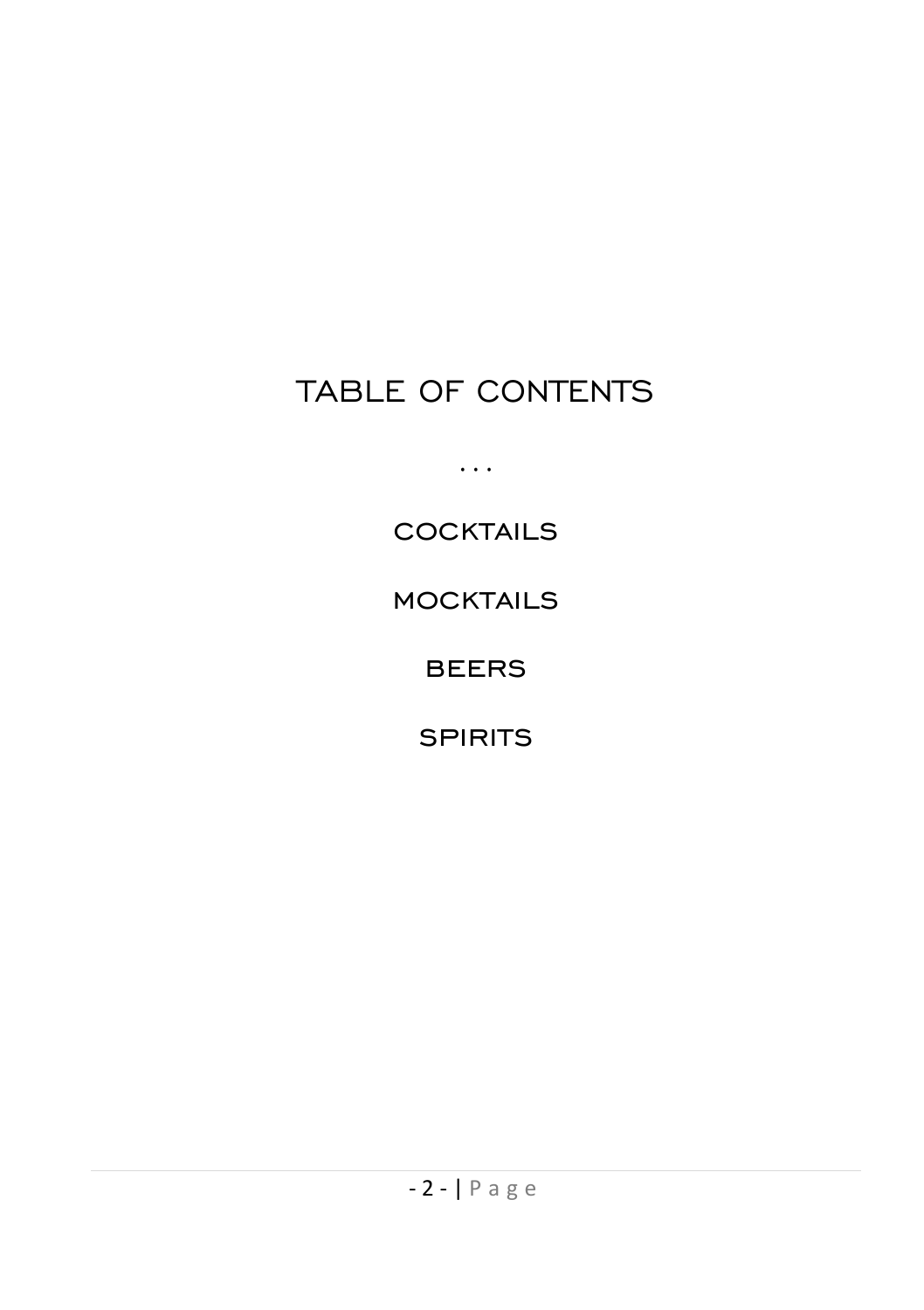## MAKE YOUR OWN MARTINI ALL 50ML

…

| THE SOURCE, "PINOT NOIR BARREL", CARDRONA | 30  |
|-------------------------------------------|-----|
| <b>JUNO. NEW PLYMOUTH</b>                 | 25. |
| FOUR PILLARS, YARRA VALLEY, AUSTRALIA     | 22  |
| PORTOBELLO ROAD NO.171 - LONDON           | 20  |
| CITADELLE RESERVE 2016, COGNAC            | 32  |

WET OR DRY?

…

## CHOICE OF BITTER

THE BITTER TRUTH: Lemon / Orange / Celery

BITTERMENS: Boston / Burlesque / Transatlantic

…

OLIVES BRINE RINCE TIO PEPE SHERRY RINCE SAZERAC RINCE

…

#### CHOICE OF GARNISH

ALMOND STUFFED GREEN OLIVES LEMON TWIST ORANGE TWIST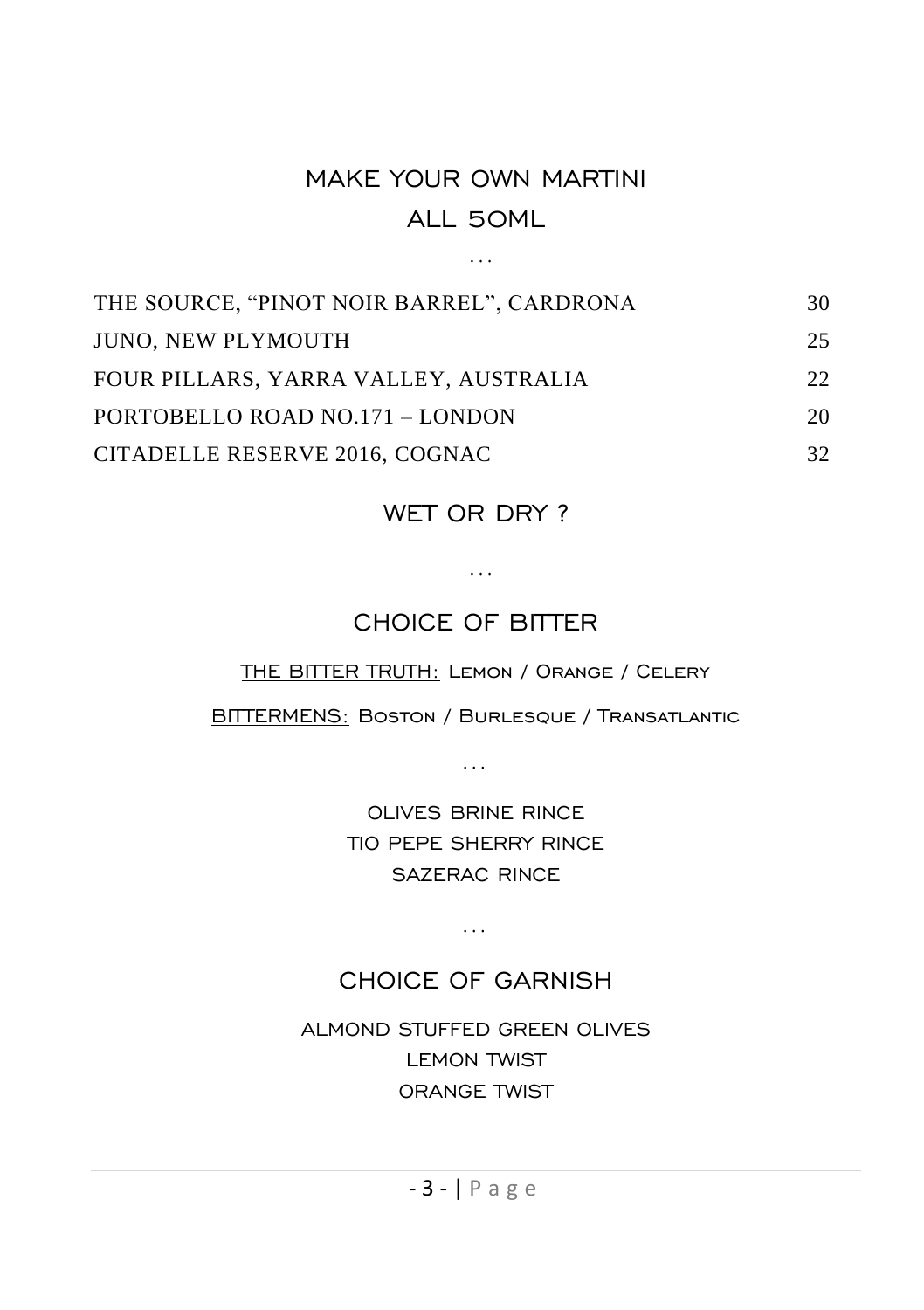## MAKE YOUR OWN G'N'T ALL 50ML

…

| THE SOURCE, "CHARDONNAY BARREL", CARDRONA     | 25 |
|-----------------------------------------------|----|
| <b>CURIOSITY, SOUTH ISLAND</b>                | 25 |
| FOUR PILLARS, "NEGRONI SPECIAL", YARRA VALLEY | 22 |
| MALFY, "LEMON", ITALY                         | 20 |
| MONKEY 47, GERMANY                            | 38 |
| CAORUNN, HIGHLANDS                            | 25 |

## CHOICE OF TONIC

…

FEVER TREE: Indian / Mediterranean / Elderflower / Aromatic

…

CHOICE OF GARNISH

BOTANICALS: Cucumber / Sage / Rosemary / Thyme

DRY: juniper Berries / Rose / Pepper / Cloves / pink Peppercorn

FRUITS: Lemon Peel – Slice

Orange Peel - Slice

Grapefruit Peel - Slice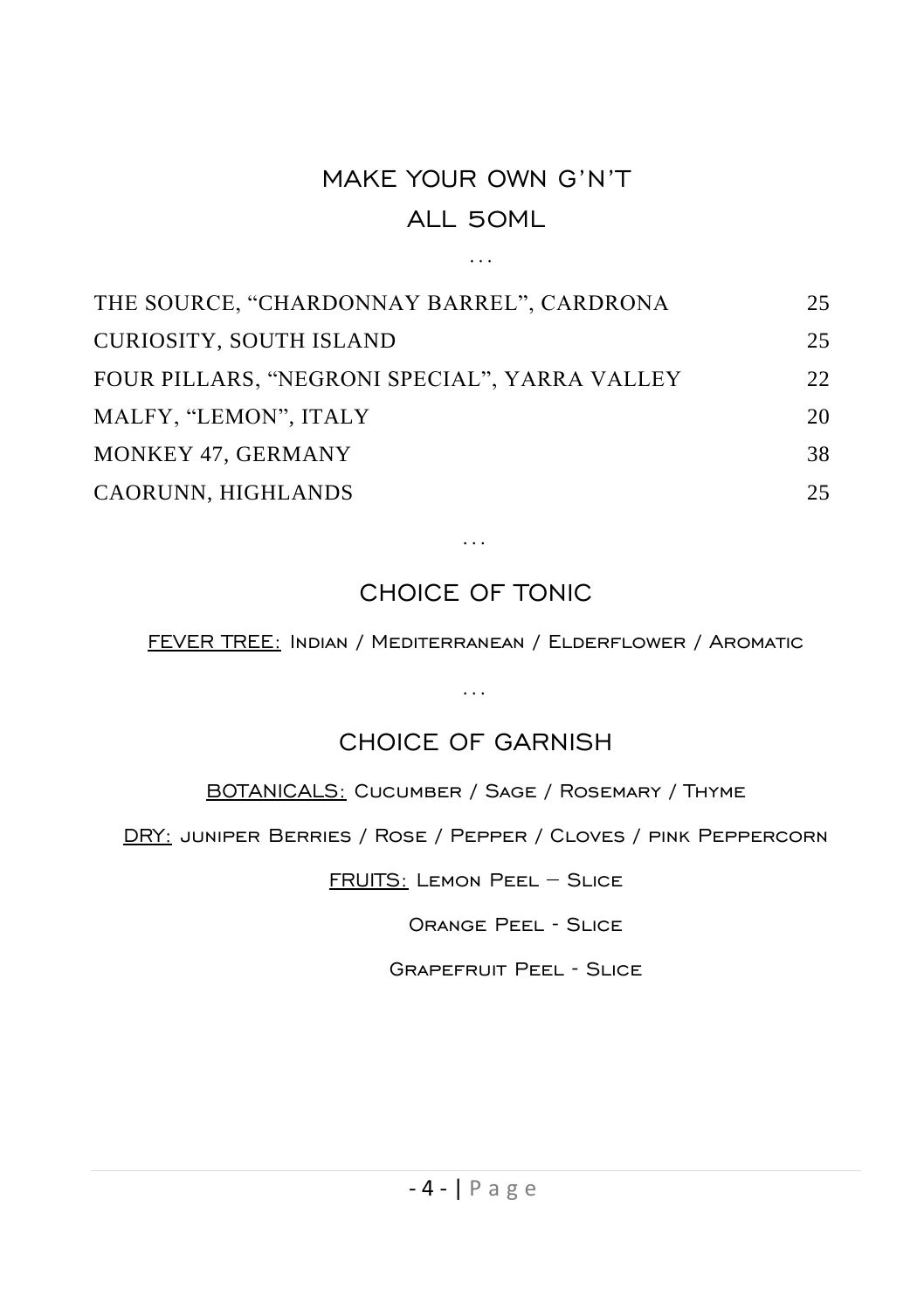## SMOKEY NEGRONI EXPERIENCE

The Negroni cocktail's evolution from a simple Americano to becoming a global favourite, has conjured our love and palate for the icon here at Hippopotamus.

So much so, we have designed a menu for you to discover indulgent additions and spirited twists on the classic. Think a cocktail with Manuka Woods, Dried Oranges, Red Pepper Corn to Horopito, Cinnamon and Hickory, with an unmistakable aroma of smoke, without compromising the original ingredients of the cocktail.

Our Negronis are meticulously crafted with intricate flavours artfully created by the Hippopotamus bar team.

| IL OSCAR VINICITORE NEGRONI<br>BATHTUB GIN, OSCAR 697, CAMPARI     | 25  |
|--------------------------------------------------------------------|-----|
| IL NEGRONI NIPONE<br>ROKU GIN, DEMERARA UMESHU, CAMPARI            | 25  |
| NEGRONI BIANCO<br>REID & REID BARREL AGED GIN, LUSTEAU WHITE, SUZE | 26. |
| OCEANO NEGRONI<br>GIN MARE, PEDRO & CO, SUZE                       | 26. |
| REVISITED NEGRONI                                                  |     |
| NEGRONI MEZCAL<br>MEZCAL, CAMPARI, ANTICA FORMULA                  | 25  |
| L'INVERNO NEGRONI<br>PLANTATION RUM, CAMPARI, 1927 PX SHERRY       | 26. |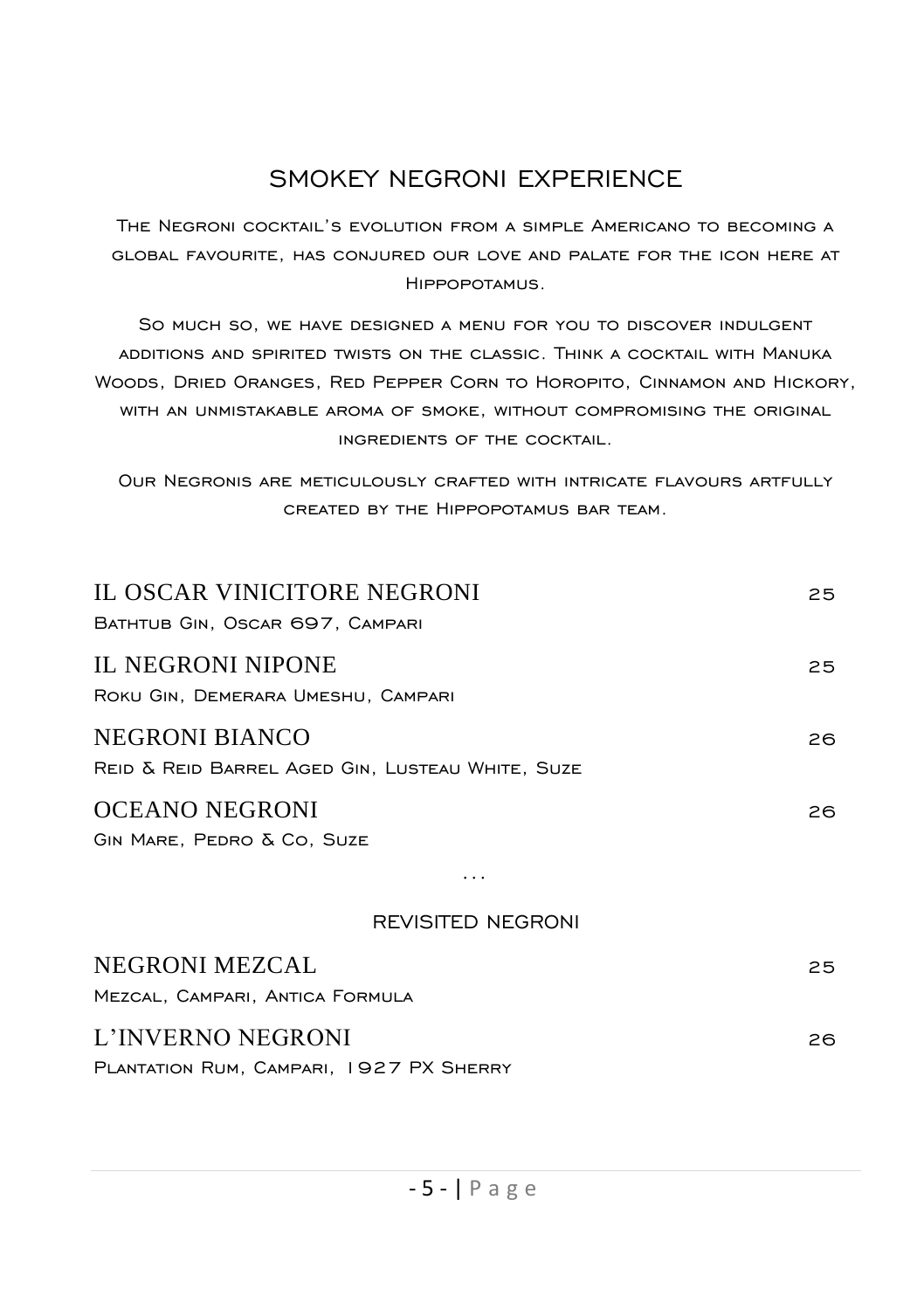## FORAGER COCKTAILS

…

| <b>TRUFFLE NEGRONI</b><br>THE SOURCE BARREL PINOT NOIR GIN, COCCI DI TORINO VERMOUTH, CAMPARI                                                                                          | 32 |
|----------------------------------------------------------------------------------------------------------------------------------------------------------------------------------------|----|
| <b>MANUKA OLD FASHIONNED</b><br>WILLET RYE, MANUKA HONEY, ELEMENTAL GRAPEFRUIT & HOPS BITTERS                                                                                          | 26 |
| <b>ALLIUM GIBSON</b><br>MARTINBOROUGH DR BEAK GIN, NOILLY PRATT DRY VERMOUTH, PICKLED<br>ONIONS                                                                                        | 25 |
| <b>HOROPITO MANHATTAN</b><br>CARDRONA BOURBON & SHERRY 5YO WHISKY, LA QUINTINYE DRY WHITE<br>VERMOUTH, LA QUINTINYE RED VERMOUTH, ELEMENTAL COFFEE & PIMENTO<br><b>BITTER</b>          | 45 |
| <b>ESPRESSO COCOA MARTINI</b><br>100% WELLINGTON CHOCOLATE FACTORY PERU BEANS INFUSED THE REID<br>VODKA, HOMEMADE SUGAR SYRUP, QUICK BROWN FOX COFFEE LIQUEUR,<br><b>ESPRESSO SHOT</b> | 28 |
| HARAKEKE MARGARITA<br>FORTALEZA STILL STRENGTH BLANCO TEQUILA, COINTREAU, LIME JUICE                                                                                                   | 32 |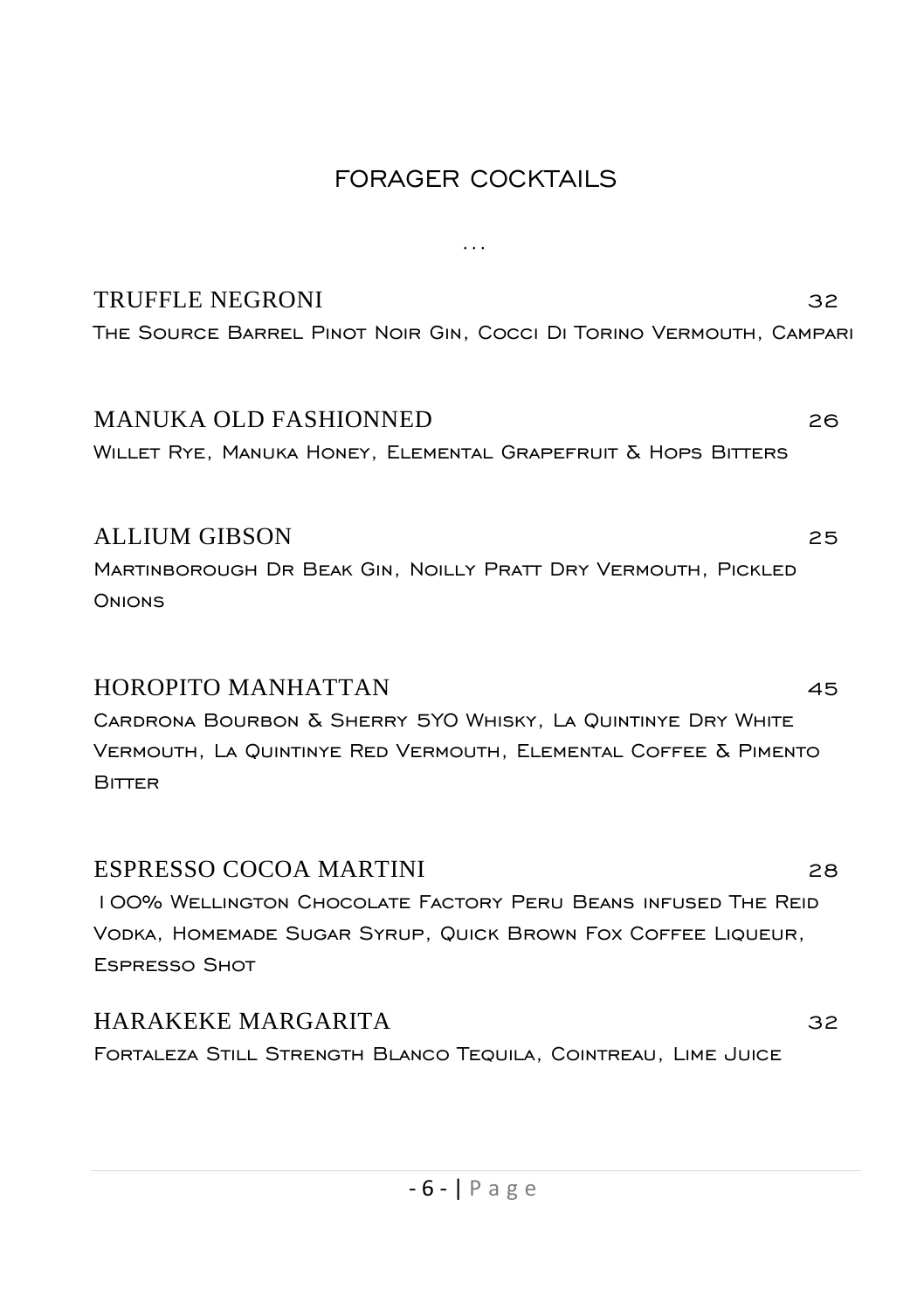## INSPIRED COCKTAILS

…

| <b>ARETHA FRANKLIN</b><br>WILLET RYE, THE ELDER MARTINBOROUGH PINOT NOIR, LEMON JUICE,<br><b>DEMERARA SUGAR</b>                      | 23 |
|--------------------------------------------------------------------------------------------------------------------------------------|----|
| <b>ELLA FITZGERALD</b><br>The Reid Vodka, Quick Brown Fox Liqueur, Homemade Dalgona Coffee                                           | 26 |
| YAYOI KUSAMA<br>ROKU GIN, COINTREAU, BRIOTTET LIQUEUR DE VIOLETTE, LEMON JUICE, YUZU<br><b>BITTER</b>                                | 23 |
| <b>JEAN-MICHEL BASQUIAT</b><br>CALVADOS, COCCHI WHITE AMERICANO VERMOUTH, LIGHTHOUSE GIN, MONIN<br><b>ROSE SYRUP</b>                 | 23 |
| <b>JIMI HENDRIX</b><br>HENDRICK'S GIN, MONIN ELDERFLOWER SYRUP, CUCUMBER, LIME, EGG WHITE                                            | 25 |
| <b>ANDY WARHOL</b><br>MAKER'S MARK BOURBON, BRIOTTET CHESTNUT LIQUOR, FERNET BRANCA,<br>MONIN CINNAMON SYRUP, PINEAPPLE & LIME JUICE | 25 |
| <b>GUSTAV KLIMT</b><br>PLANTATION RUM, QUICK BROWN FOX COFFEE LIQUOR, LEMON JUICE,<br>PINEAPPLE JUICE, ORANGE FOAM                   | 24 |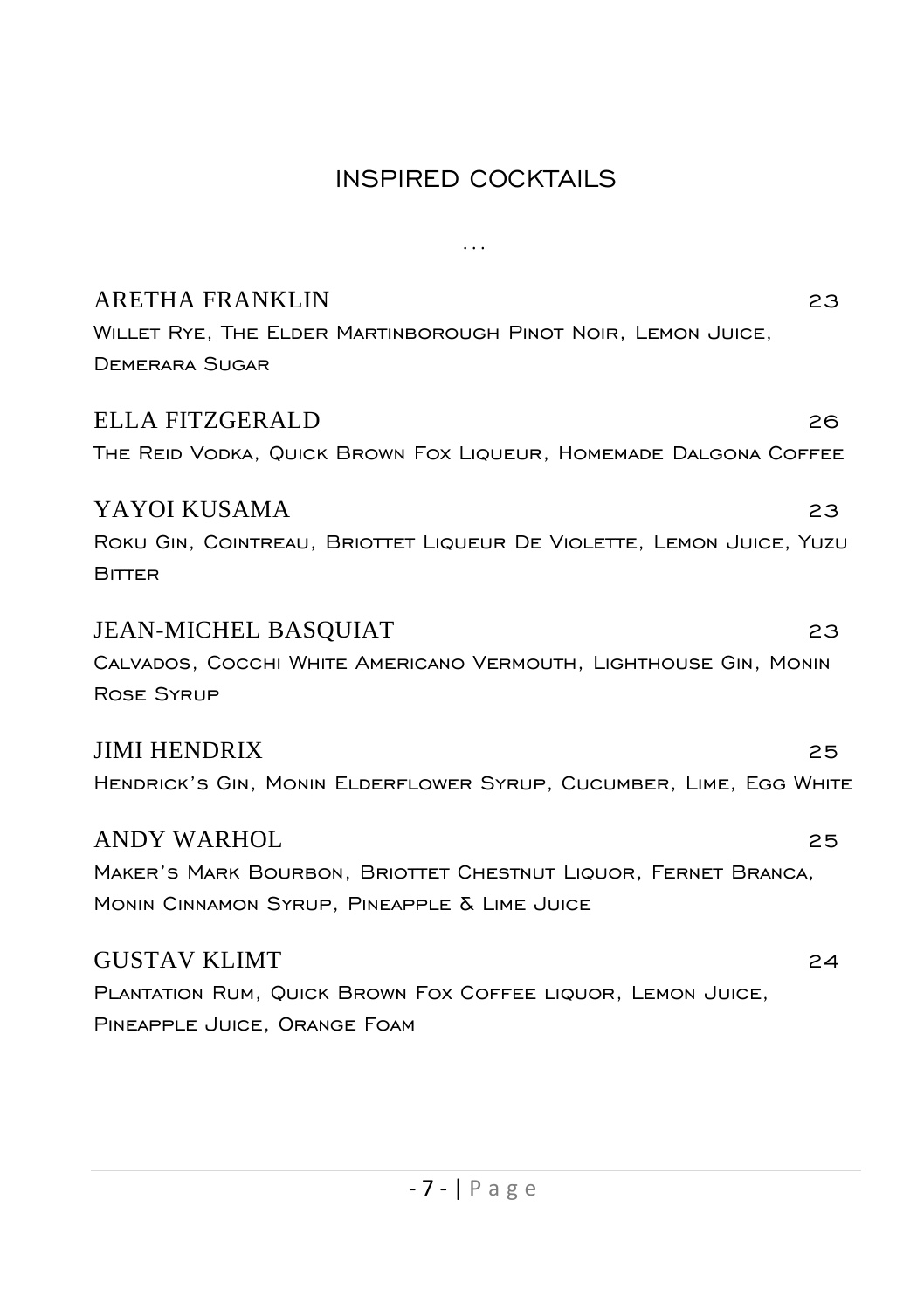## **MOCKTAILS**

...

| <b>EDDYLITCH</b><br>LYCHEES, MINT & ELDERFLOWER SYRUP, TOPPED UP WITH LEMONADE | $\overline{14}$ |
|--------------------------------------------------------------------------------|-----------------|
| ROUGE ORGEAT<br>CRANBERRY, MINT, ALMOND SYRUP                                  | 12              |
| <b>LAVENDER LEMONADE</b><br>MONIN LAVENDER SYRUP, LEMONADE, LIME JUICE         | $\overline{3}$  |
| THE ALKALIZE<br>PINEAPPLE, GINGER, LIME                                        | 12              |
| PETE'S NATURAL, NELSON, NZ<br><b>GINGER BEER</b>                               | 9               |
| LEMON & CHILI<br><b>BLACKCURRANT</b>                                           |                 |
| FEIJOA & LEMON                                                                 |                 |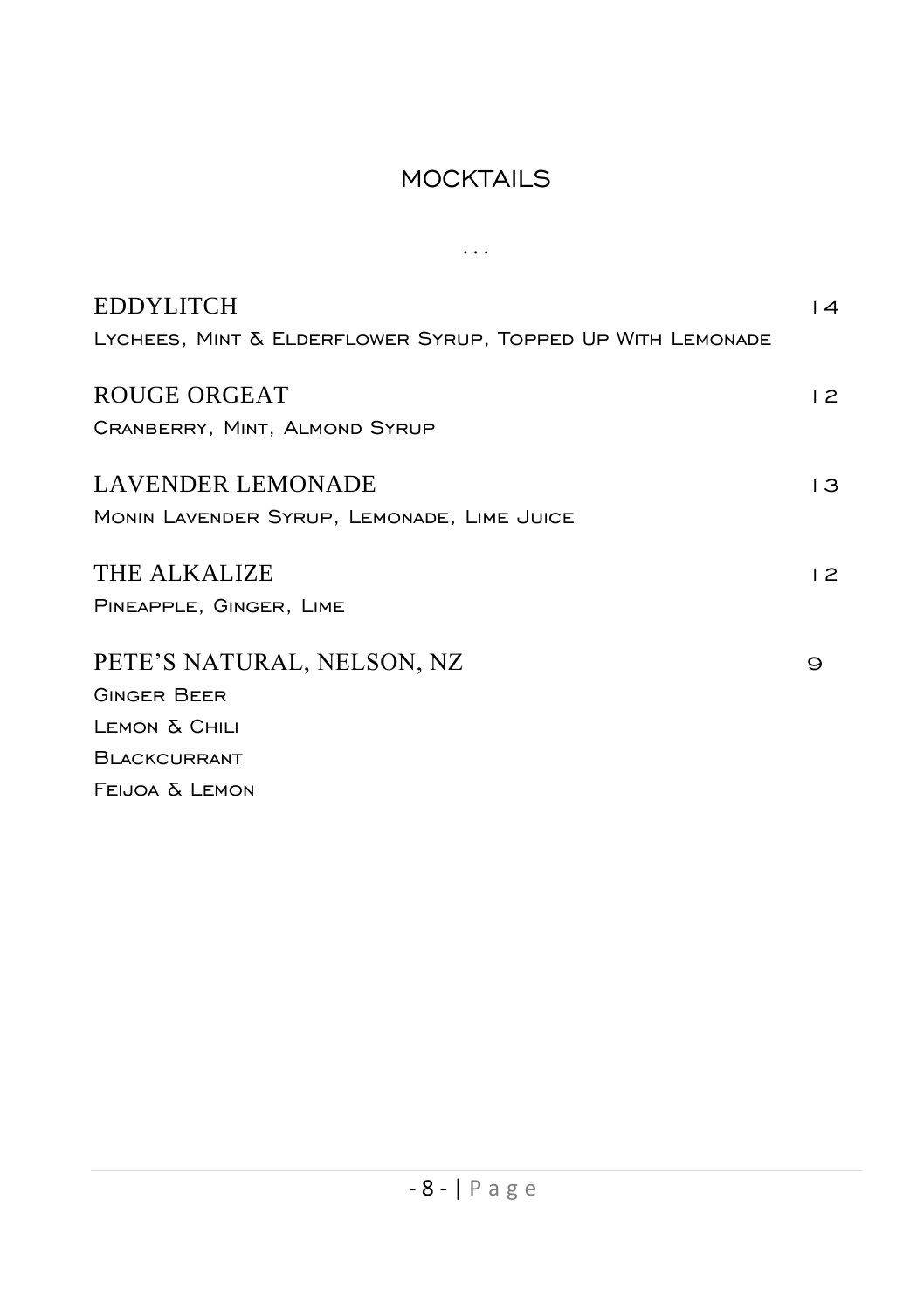## BOTTLED BEERS & CIDER

...

| PARROTDOG LAGER, WELLINGTON, 4.5%, 330ML                                    | $\overline{3}$ |
|-----------------------------------------------------------------------------|----------------|
| TUATARA PILSNER, KAPITI COAST, 5%, 330ML                                    | 12             |
| TUATARA AMERICAN PALE ALE, KAPITI COAST, 5.6%, 330ML                        | 2              |
| RENAISSANCE, 'VOYAGER', IPA, MARLBOROUGH, 6%, 330ML                         | $\overline{3}$ |
| RENAISSANCE, 'ELEMENTAL', PORTER, MARLBOROUGH, 6%, 330MLI4                  |                |
| EMERSON'S, "ORANGE ROUGHY", HAZY TROPICAL PALE ALE, DUNEDIN,<br>4.2%, 330ML | 12.5           |
| LEFFE, BELGIAN PALE ALE, BELGIUM, 6.6% 330ML                                | 16             |
| HOEGAARDEN, WHEAT BEER, BELGIUM, 4.9%, 330ML                                | 15             |
|                                                                             |                |
| MONTEITH'S GOLDEN, GREYMOUTH, 5%, 330ML                                     | $\mathbf{L}$   |
| MONTEITH'S ORIGINAL ALE, GREYMOUTH, 4%, 330ML                               | $\perp$        |
| TIGER, 5%, 330ML                                                            | $\mathbf{L}$   |
| HEINEKEN, 5%, 330ML                                                         | 11.5           |
| HEINEKEN LIGHT, 3.3%, 330ML                                                 | 10.5           |
| HEINEKEN ZÉRO, O%, 330ML                                                    | 9.5            |
|                                                                             |                |

ABEL APPLE & PEAR MÉTHODE CIDER, NELSON, 7%, 500ML 25

- 9 - | P a g e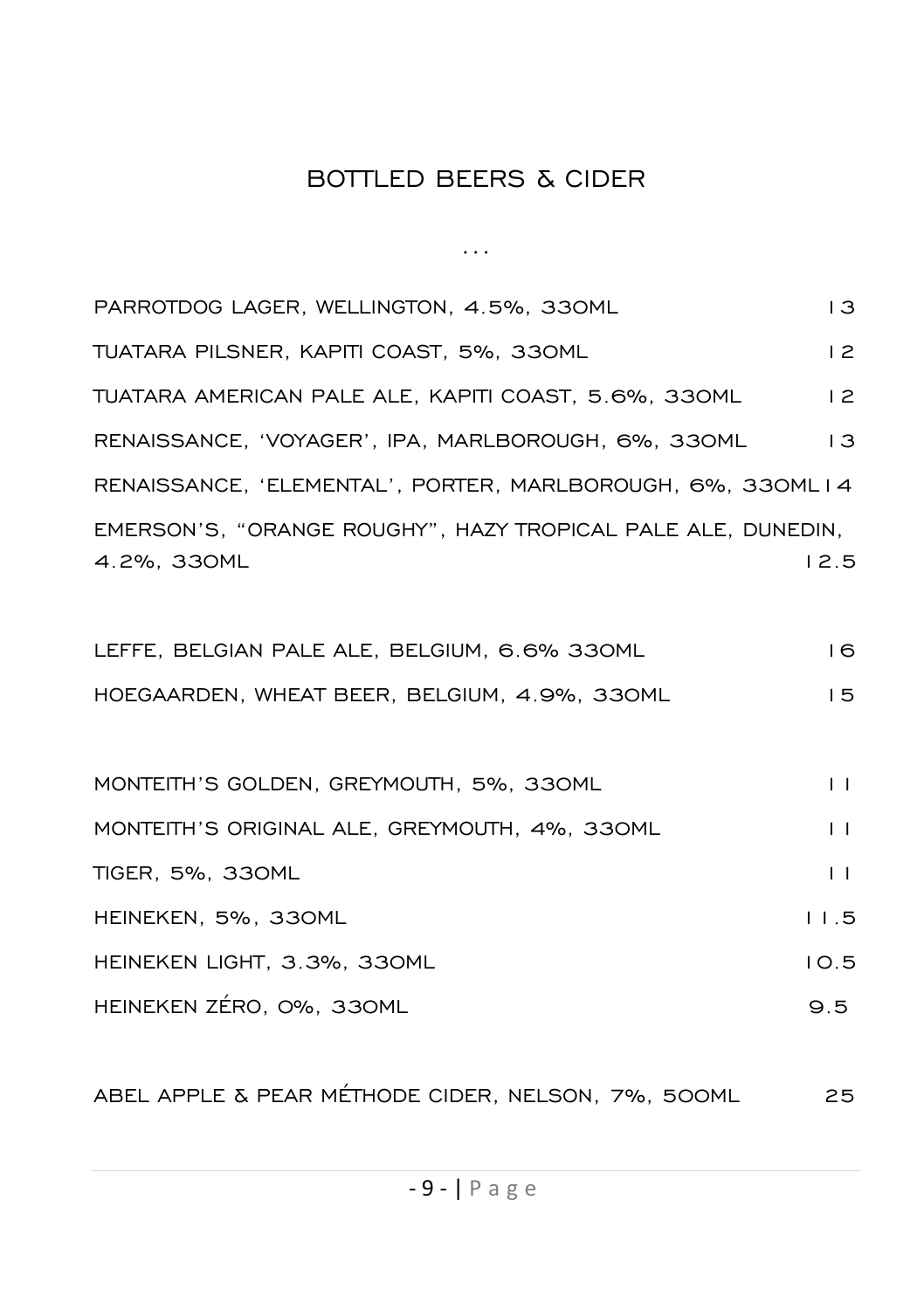#### **SPIRITS**

...

#### NEW ZEALAND WHISKY

30ML 50ML

| THOMSON 'ZEITGEIST' SINGLE CASK                 | 25.             | 38        |
|-------------------------------------------------|-----------------|-----------|
| THOMSON 23 YEARS OLD                            | 47              | 79        |
| <b>CARDRONA SHERRY</b>                          | 35              | 59        |
| CARDRONA SHERRY & BOURBON                       | 35              | 59        |
| CARDRONA BOURBON                                | 35              | 59        |
| CARDRONA SOLERA                                 | 35              | 59        |
| CARDRONA JUST HATCHED PINOT NOIR                | 35              | 59        |
| CARDRONA 'GROWING WINGS SHERRY CASK'            | 35              | 59        |
| CARDRONA 'GROWING WINGS BRECKENRIDGE BOURBON 47 |                 | 79        |
| OAMARUVIAN DOUBLEWOOD, 18 YEARS OLD             | 37              | 62        |
| ASSORTED WORLD                                  |                 |           |
|                                                 |                 | 30ML 50ML |
| MICHEL COUVREUR CLEARACH - FRANCE               | $\overline{13}$ | 22        |
| MICHEL COUVREUR INTRAVAGAN'ZA - FRANCE          | 18              | 26        |
| KAVALAN VINHO BARRIOUE - TAIWAN                 | 46 —            | 78        |
| KAVALAN SOLIST AMONTILLADO - TAIWAN             | 98              | 162       |
| PENDERYN LEGEND - WALES                         | BA              | 30        |
| PENDERYN SHERRYWOOD - WALES                     | $\overline{4}$  | 25        |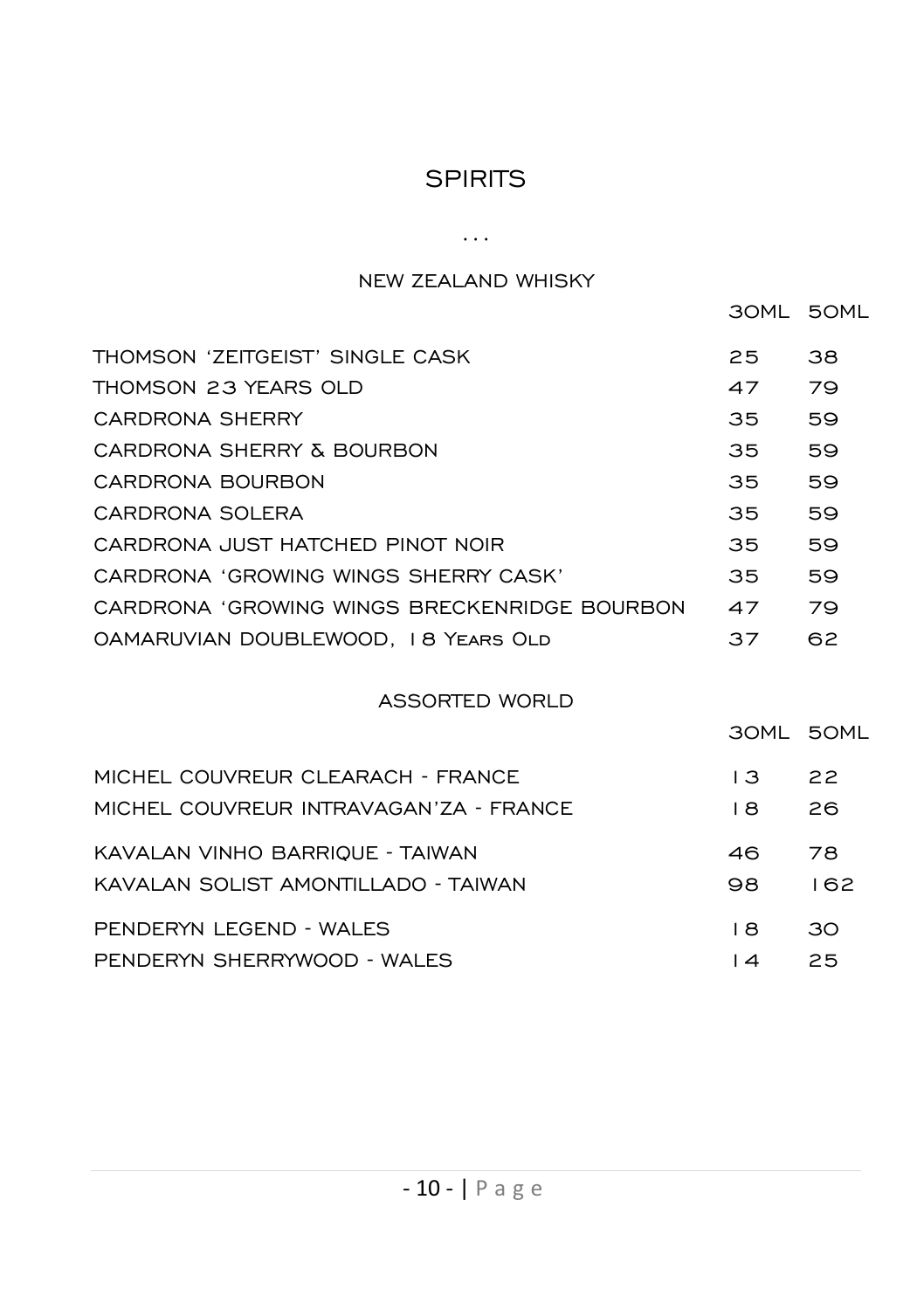#### WHISKY BLEND

| WHYTE & MACKAY "SPECIAL BLEND' | $\begin{array}{ccc} & & & \text{1} & \text{1} & \text{1} & \text{1} & \text{1} & \text{1} & \text{1} & \text{1} & \text{1} & \text{1} & \text{1} & \text{1} & \text{1} & \text{1} & \text{1} & \text{1} & \text{1} & \text{1} & \text{1} & \text{1} & \text{1} & \text{1} & \text{1} & \text{1} & \text{1} & \text{1} & \text{1} & \text{1} & \text{1} & \text{1} & \text{1} & \text{1} & \text{1} & \text{1} & \text{1} &$ |      |
|--------------------------------|-----------------------------------------------------------------------------------------------------------------------------------------------------------------------------------------------------------------------------------------------------------------------------------------------------------------------------------------------------------------------------------------------------------------------------|------|
| JOHNNY WALKER BLACK LABEL      |                                                                                                                                                                                                                                                                                                                                                                                                                             | 1220 |
| CHIVAS 12 YO                   | 1220                                                                                                                                                                                                                                                                                                                                                                                                                        |      |
| CHIVAS ULTIS                   | 4 I                                                                                                                                                                                                                                                                                                                                                                                                                         | ഒറ   |

#### IRISH WHISKY

30ML 50ML

| JAMESON 'COOPER CRAZE'- IRELAND     | 15 28                         |  |
|-------------------------------------|-------------------------------|--|
| JAMESON 'BLACK BARREL- IRELAND      | $\overline{3}$ $\overline{2}$ |  |
| <b>GLENDALOUGH POITIN - IRELAND</b> | $\overline{3}$ $\overline{2}$ |  |
| GLENDALOUGH 13 - IRELAND            | $17$ 30                       |  |
|                                     |                               |  |

#### ISLAY & THE ISLANDS WHISKY

30ML 50ML

| KILCHOMAN 100% ISLAY - ISLE OF ISLAY 'HOMMAGE TO ALI' 23 |                | 38 |
|----------------------------------------------------------|----------------|----|
| KILCHOMAN SANAIG - ISLE OF ISLAY 'HOMMAGE TO ALI'        | $\overline{4}$ | 27 |
| KILCHOMAN LOCH GORM 2017 - ISLE OF ISLAY                 | 17             | 28 |
| ARDBEG KELPIE - ISLE OF ISLAY                            | 27             | 43 |
| BOWMORE 15 - ISLE OF ISLAY                               | 22             | 40 |
| LAGAVULIN 16 - ISLE OF ISLAY                             | 22             | 30 |
| HIGHI AND PARK HARAI D - ORKNFY                          | 20             | 34 |
| TALISKER 10 - ISLE OF SKYE                               | 19             | 30 |
| TAI ISKER STORM - ISLE OF SKYF                           | 15             | 27 |
| TAI ISKER 57 NORTH - ISI F OF SKYF                       | 17             | 30 |
| JURA SUPERSTITION - ISLE OF JURA                         | 12             | 20 |
|                                                          |                |    |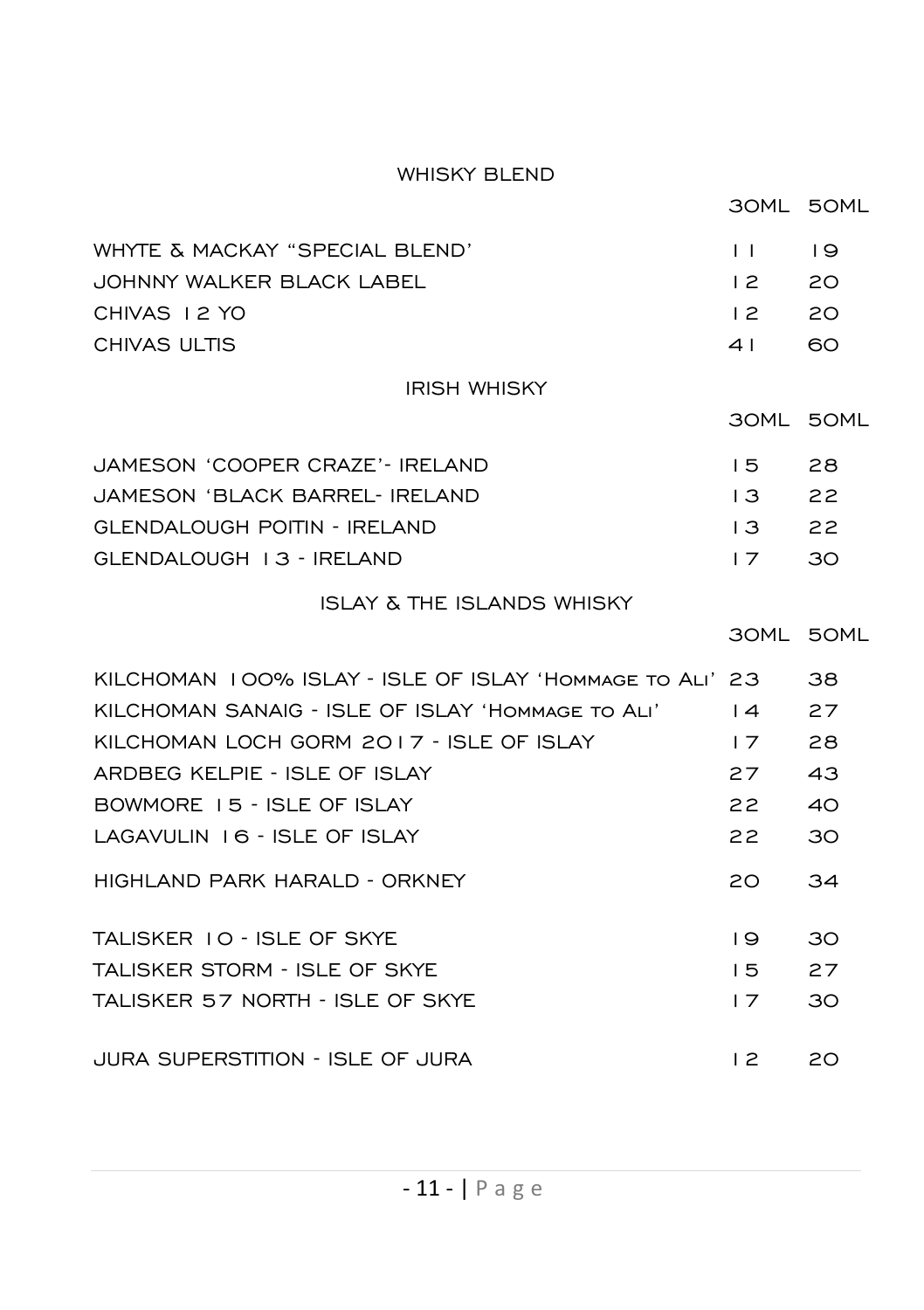#### SPEYSIDE SCOTCH

|                                     |                  | 30ML 50ML |
|-------------------------------------|------------------|-----------|
| GLENFIDDICH 15                      | $\overline{3}$   | 22        |
| CRAGGAMORE 12                       | 12               | 20        |
| ABERLOUR A'BUNADH                   | 16               | 28        |
| BALVENIE 14 CARIBBEAN CASK          | 24               | 42        |
| THE GLENLIVET 15 FRENCH OAK RESERVE | $\overline{14}$  | 25        |
| THE GLENLIVET 'NADURA PEATED'       | 15               | 28        |
| THE GLENLIVET 18                    | 21               | 34        |
| CAMPBELTOWN & THE LOWLANDS SCOTCH   |                  |           |
|                                     |                  | 30ML 50ML |
| GLEN SCOTIA 12 - CAMPBELTOWN        | $\overline{14}$  | 24        |
| BLADNOCH SAMSARA - LOWLAND          | $15 -$           | 26        |
| BLADNOCH I5 ADELA - LOWLAND         | 20 L             | 33        |
| BLADNOCH 25 TALIA - LOWLAND         | 66 —             | 112       |
| <b>HIGHLAND SCOTCH</b>              |                  |           |
|                                     | <b>30ML 50ML</b> |           |
| <b>GLENMORANGIE LASANTA</b>         | 12               | 20        |
| <b>GLENMORANGIE NECTAR D'OR</b>     | 12               | 20        |
| ANCNOC CUTTER                       | 18               | 27        |
| ANCNOC RASCAN                       | 18               | 27        |
| <b>GLENDRONACH ALLARDICE 18</b>     | 23               | 39        |
| <b>DEANSTON VIRGIN OAK</b>          | $\overline{3}$   | 22        |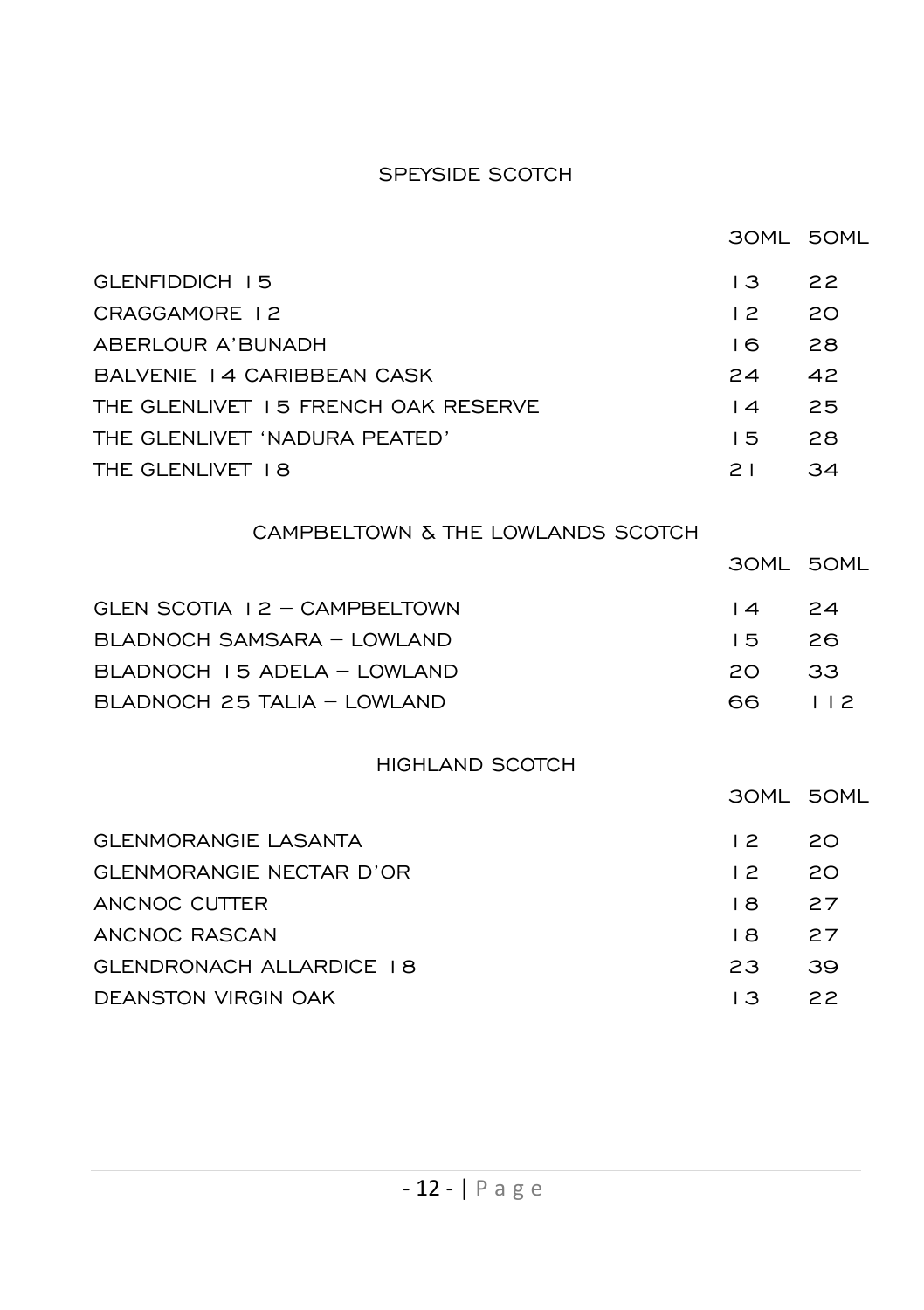#### JAPANESE WHISKY

|                                 | 30ML 50ML |    |
|---------------------------------|-----------|----|
| NIKKA THE TAILORED              | 17        | 27 |
| NIKKA MIYAGIKYO                 | I 8       | 28 |
| NIKKA TAKETSURU PURE MALT       | 18        | 28 |
| NIKKA COFFFY GRAIN              | 21        | 34 |
| NIKKA COFFEY MALT               | 21        | 34 |
| NIKKA I 2 YFARS                 | 35        | 59 |
| NIKKA FROM THF BARRFI           | 18        | 30 |
| <b>HIBIKI HARMONY</b>           | 24        | 38 |
| HIBIKI HARMONY 'MASTER SEI FCT' | 35        | 59 |
| THE YAMAZAKI SINGLE MALT        | 35        | 59 |
| THE HAKUSHU DISTILLERS RESERVE  | 30        | 50 |

#### AMERICAN WHISKY

|                                          | 30ML 50ML       |                 |
|------------------------------------------|-----------------|-----------------|
| PAPY VAN WINKLE 23 - KENTUCKY            | 104             | 174             |
| KOVAL OAT - CHICAGO                      | $\overline{14}$ | 25              |
| KOVAL FOUR GRAIN - CHICAGO               | $\overline{14}$ | 25              |
| JFFFFRSON'S OCFAN AGFD AT SFA - KFNTUCKY | 26.             | 48              |
| COLONEL TAYLOR SMALL BATCH - KENTUCKY    | 25              | 41              |
| STAGG JR - KENTUCKY                      | 25              | 41              |
| VAN WINKLE 12 LOT B - KENTUCKY           | 50              | 83              |
| NOAH'S MILL - KENTUCKY                   | $\overline{4}$  | 25              |
| FOUR ROSES SMALL BATCH - KENTUCKY        | 17              | 30              |
| EARLY TIMES OLD RESERVE - KENTUCKY       | $\mathsf{L}$    | $\overline{19}$ |
| MAKER'S MARK '46' - KENTUCKY             | $\overline{4}$  | 25              |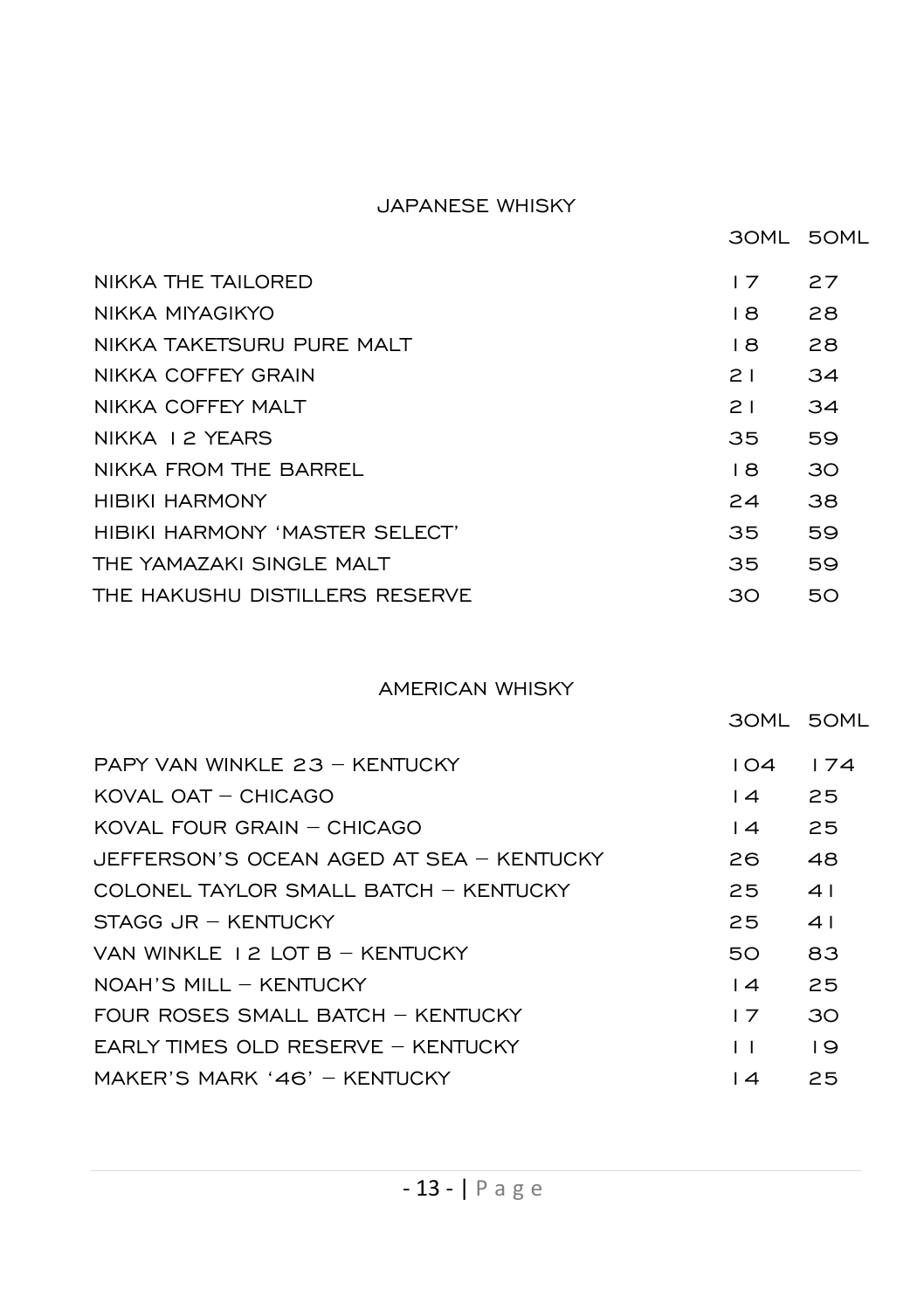#### RYE

30ML 50ML

| HANDY'S I 2 SAZERAC RYE - KENTUCKY       | 50.            | 83              |
|------------------------------------------|----------------|-----------------|
| A.D LAW'S SECALE STRAIGHT RYE - COLORADO | 25.            | 45              |
| CODY ROAD - MISSISSIPPI RIVER            | $\overline{A}$ | - 25            |
| MICHTER'S US $I - KENTUCKY$              | $\mathsf{L}$   | $\overline{22}$ |
| WILLET - KENTUCKY                        | 17             | ാറ              |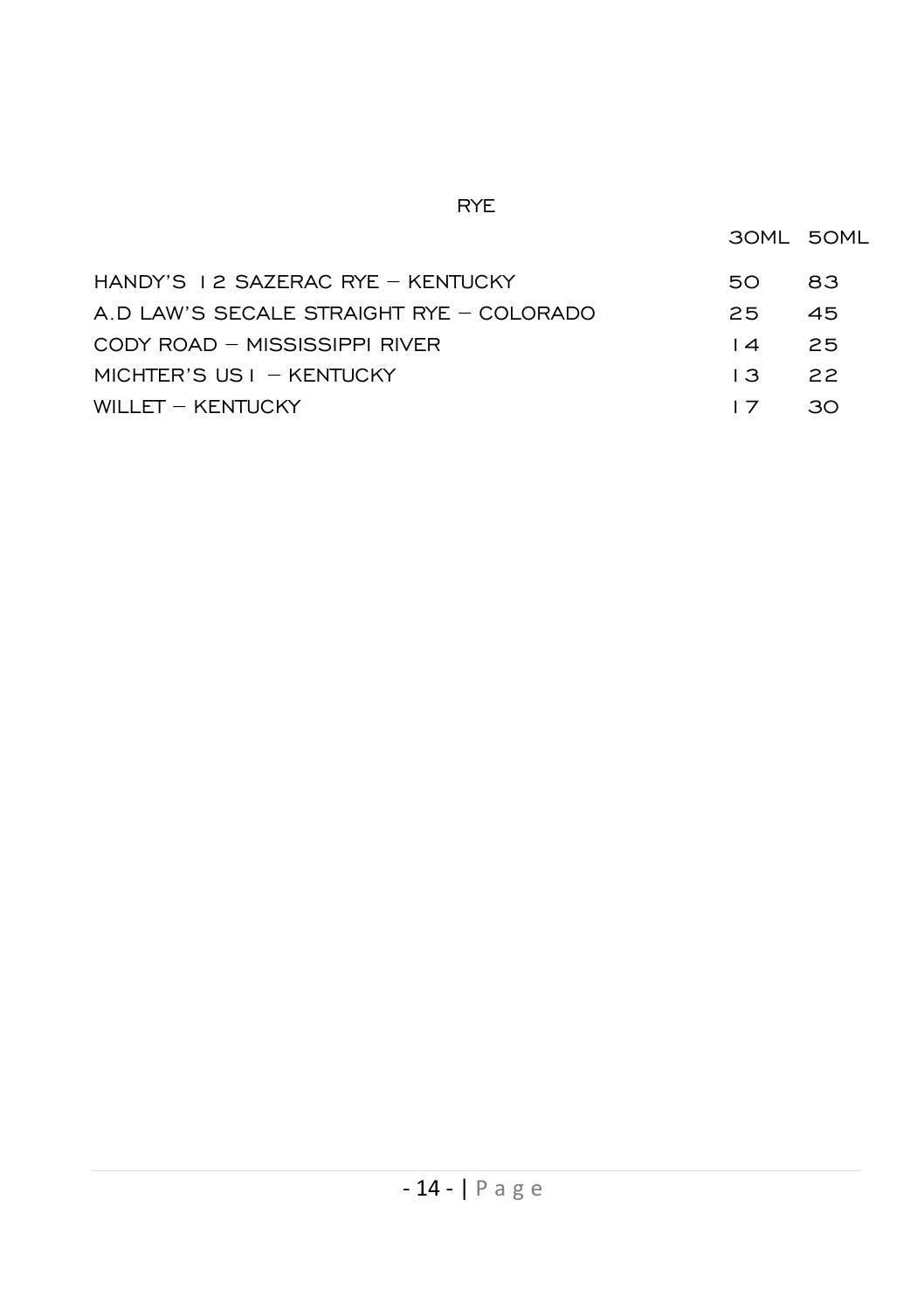#### NEW ZEALAND GIN

| LIGHTHOUSE - MARTINBOROUGH                               | $\mathsf{L}$    | 20 |
|----------------------------------------------------------|-----------------|----|
| LIGHTHOUSE 'HAWTHORN EDITION' - MARTINBOROUGH            | $\overline{14}$ | 25 |
| REID+ REID 'BARREL AGED GIN' - MARTINBOROUGH             | $\overline{14}$ | 25 |
| REID+ REID - MARTINBOROUGH                               | 12              | 20 |
| DR BEAK 'GARDEN' - MARTINBOROUGH                         | $\overline{13}$ | 22 |
| DR BEAK 'PRENIUM' - MARTINBOROUGH                        | 13.             | 22 |
| IMAGINATION 'REIKORANGI' - KAPITI COAST                  | 13              | 20 |
| IMAGINATION 'RHUBARB & RASPBERRY' - ΚΑΡΙΤΙ COAST         | $\overline{3}$  | 20 |
| IMAGINATION 'WAKAME SEAWEED' - KAPITI COAST              | $\overline{13}$ | 20 |
| IMAGINATION 'LEWIS FARM'S STRAWBERRY' - KAPITI COAST I 3 |                 | 20 |
| IMAGINATION 'BLACK BARN SYRAH BARREL AGED'               | $\overline{3}$  | 20 |
| THOMSON 'VICTOR'                                         | $\overline{4}$  | 25 |
| JUNO - NEW PLYMOUTH                                      | $\overline{14}$ | 25 |
| THE SOURCE - CARDRONA                                    | $\overline{4}$  | 25 |
| THE SOURCE CHARDONNAY BARREL - CARDRONA                  | 17              | 30 |
| THE SOURCE PINOT NOIR BARREL - CARDRONA                  | 17              | 30 |
| <b>CURIOSITY NEGRONI SPECIAL</b>                         | $\overline{14}$ | 25 |
| $KARVEN - RIVERHEAD$                                     | 12              | 20 |
| $RIOT AND ROSE - RIOT EDITION$                           | $\overline{14}$ | 25 |
| RIOT AND ROSE - ROSE EDITION                             | $\overline{14}$ | 25 |
| BLACK ROBIN - CHATHAM ISLANDS                            | $\overline{14}$ | 20 |
| SCAPEGRACE - AUCKLAND                                    | 15              | 25 |
| SCAPEGRACE 'BLACK' - AUCKLAND                            | 15.             | 25 |
| HIDDEN WORLD 'FLORAL' - AUCKLAND                         | $\overline{2}$  | 20 |
| SCURVY & GUNPOWDER PROOF - WELLINGTON                    | $\overline{14}$ | 25 |
| BLUSH 'BOYSENBERRY'                                      | 13              | 22 |
| BROKEN HEART - QUEENSTOWN                                | 13              | 22 |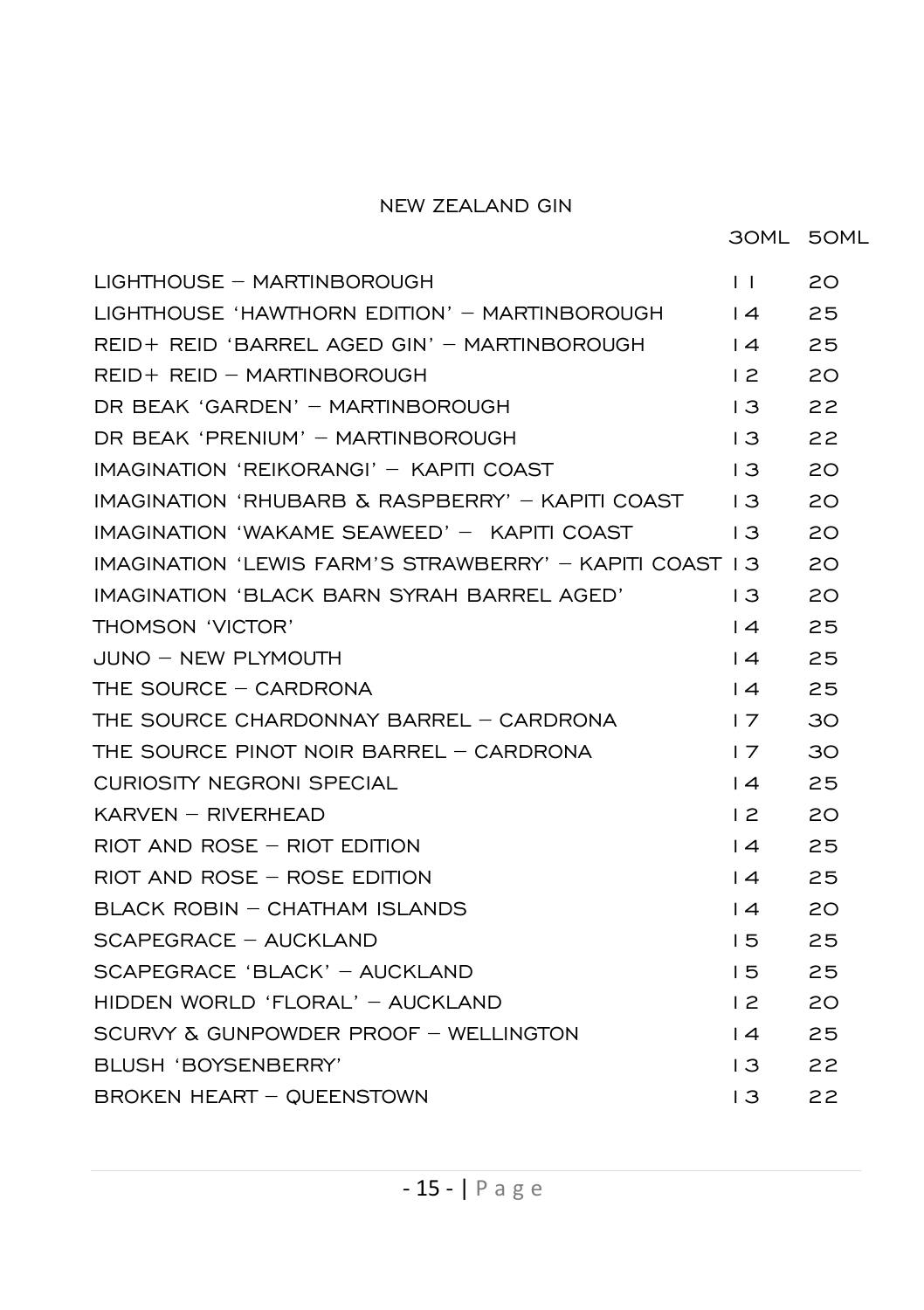#### UNITED KINGDOM GIN

| PORTOBELLO ROAD NO $171 - 10000N$  | I O            | I 8             |
|------------------------------------|----------------|-----------------|
| ABI FFORTH'S 'BATHTUB GIN' FNGLAND | 16             | 26              |
| $DAFFY'S - EDINBURGH$              | 12             | 20              |
| BLOOM - LONDON                     | 12             | 20              |
| HAYMAN'S - LONDON                  | $\mathsf{L}$   | $\overline{19}$ |
| $HAYMAN'S SI OF GIN - I ONDOM$     | $\perp$        | $\overline{9}$  |
| MARTIN MILLERS - LONDON            | $\overline{O}$ | 18              |
| $BFFFTATFR '24' - I ONDOM$         | 12             | 20              |
| HENDRICKS - SPEYSIDE               | 16             | 25              |
| THE BOTANIST - ISLAY               | $\overline{4}$ | 25              |
| CAORUNN - HIGHI ANDS               | $\overline{4}$ | 25              |
| $PICKFRING'S 1947 - FNGI AND$      | I 3            | 22              |
| PLYMOUTH - ENGLAND                 | 12             | 20              |
|                                    |                |                 |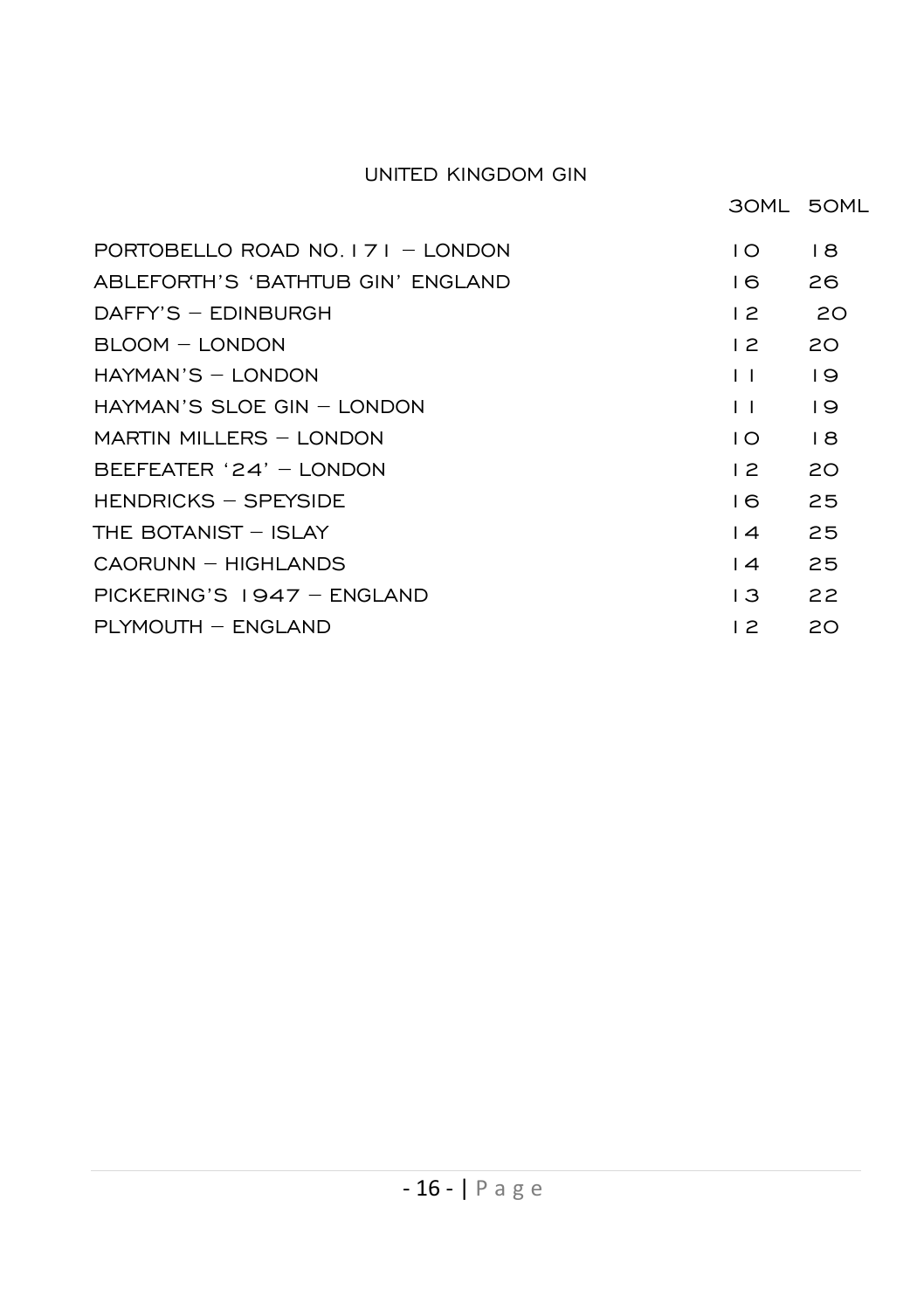#### AROUND THE WORLD GIN

| G'VINE. 'FLORAISON' - FRANCE                | $\overline{13}$ | 22 |
|---------------------------------------------|-----------------|----|
| CITADELLE BLUE - FRANCE                     | $\overline{2}$  | 20 |
| $SAFFRON - FRANCE$                          | 12              | 20 |
| CITADELLE RESERVE 2016 - FRANCE             | $\overline{8}$  | 30 |
| PEUREUX PURPLE GIN - FRANCE                 | 13.             | 22 |
| MONKEY $47 - GERMANY$                       | 20              | 38 |
| MONKEY 47 'SLOE' - GERMANY                  | 16              | 28 |
| WINDSPIEL - GERMANY                         | 15              | 24 |
| GIN MARE - SPAIN                            | $\overline{14}$ | 25 |
| LE TRIBUTE - SPAIN                          | $\overline{14}$ | 25 |
| ALKKEMIST - SPAIN                           | $\overline{3}$  | 22 |
| GLENDALOUGH - IRISH                         | 12              | 20 |
| $MALFY - ITALY$                             | 12              | 20 |
| MALFY, 'LEMON' - ITALY                      | 12              | 20 |
| FOUR PILLARS - YARRA VALLEY                 | 12              | 20 |
| FOUR PILLARS NAVY STRENGTH - YARRA VALLEY   | $\overline{4}$  | 25 |
| FOUR PILLARS BLOODY SHIRAZ - YARRA VALLEY   | 16              | 28 |
| FOUR PILLARS 'CHRISTMAS' - YARRA VALLEY     | 16              | 28 |
| FOUR PILLARS NEGRONI SPECIAL - YARRA VALLEY | $\overline{3}$  | 22 |
| FOUR PILLARS CHARDONNAY CASK - YARRA VALLEY | $\overline{14}$ | 25 |
| FOUR PILLARS SHERRY CASK - YARRA VALLEY     | $\overline{14}$ | 25 |
| FOUR PILLARS SPICE TRADE - YARRA VALLEY     | $\overline{14}$ | 25 |
| $INK - AUSTRALIA$                           | $\overline{2}$  | 20 |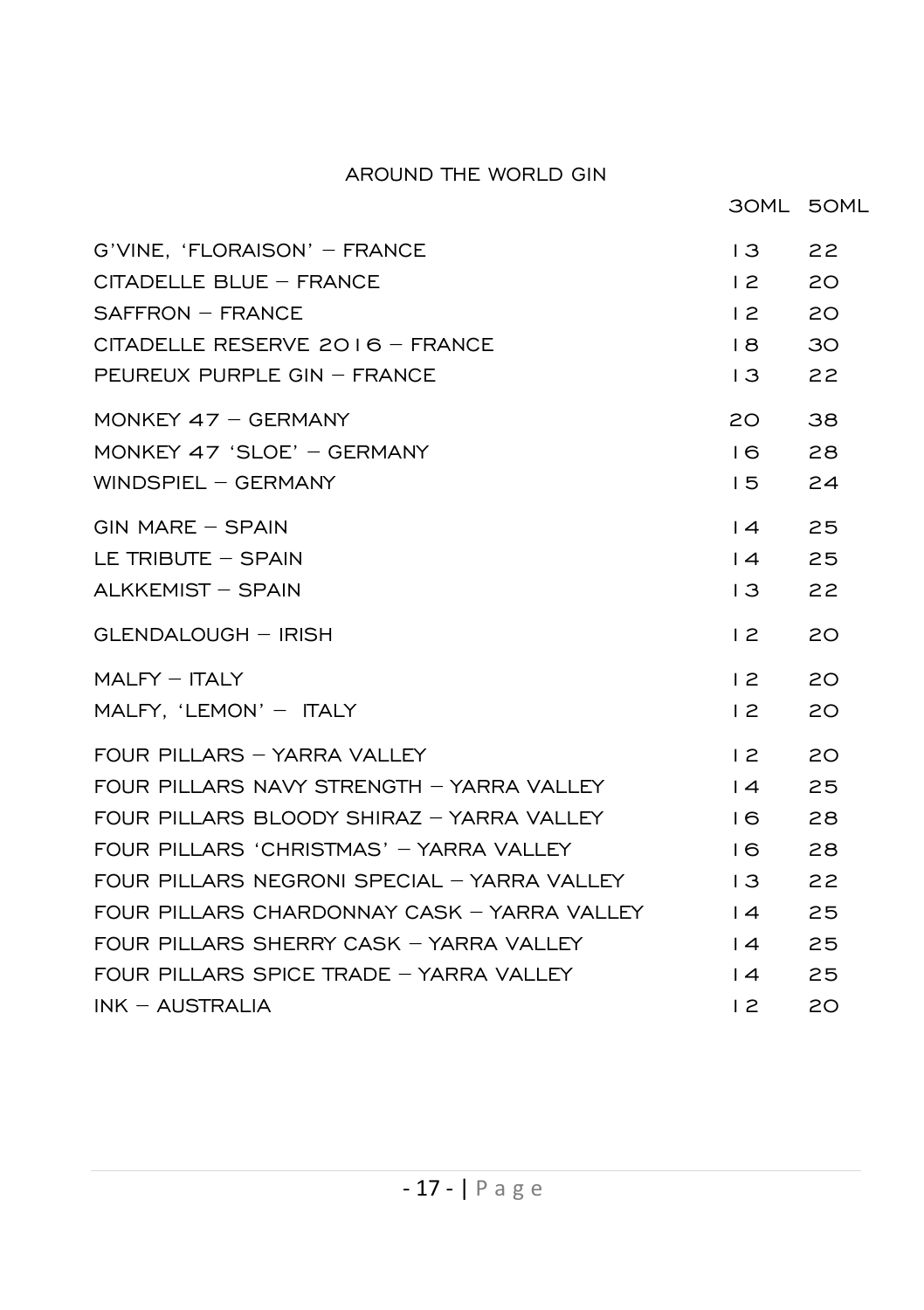#### AROUND THE WORLD GIN

|                                             | 30ML 50ML       |    |
|---------------------------------------------|-----------------|----|
| DEATH'S DOOR - USA                          | 12              | 20 |
| BROOKLYN GIN - NEW YORK                     | $\overline{14}$ | 25 |
| BLIND TIGER - SOUTH AFRICA                  | $\overline{3}$  | 22 |
| SUNTORY, 'ROKU' - JAPAN                     | 13.             | 22 |
| KI NO BI 'SEI' - KYOTO                      | $\overline{4}$  | 25 |
| KI NO BI 'SLOE' - KYOTO                     | $\overline{4}$  | 25 |
| KI NO BI 'DRY' - KYOTO                      | $\overline{14}$ | 25 |
| KI NO TOU - KYOTO                           | $\overline{4}$  | 25 |
| KI NO BI 'EDITION $K'$ – KYOTO              | 16.             | 28 |
| KI NO BI 'EDITION $K'$ – KYOTO              | 16              | 28 |
| KI NOH BI '9 <sup>th</sup> FDITION' - KYOTO | 16              | 28 |
| NIKKA 'COFFEY' - JAPAN                      | $\overline{14}$ | 25 |
| AMAZONIAN GIN COMPANY                       | I 3             | 22 |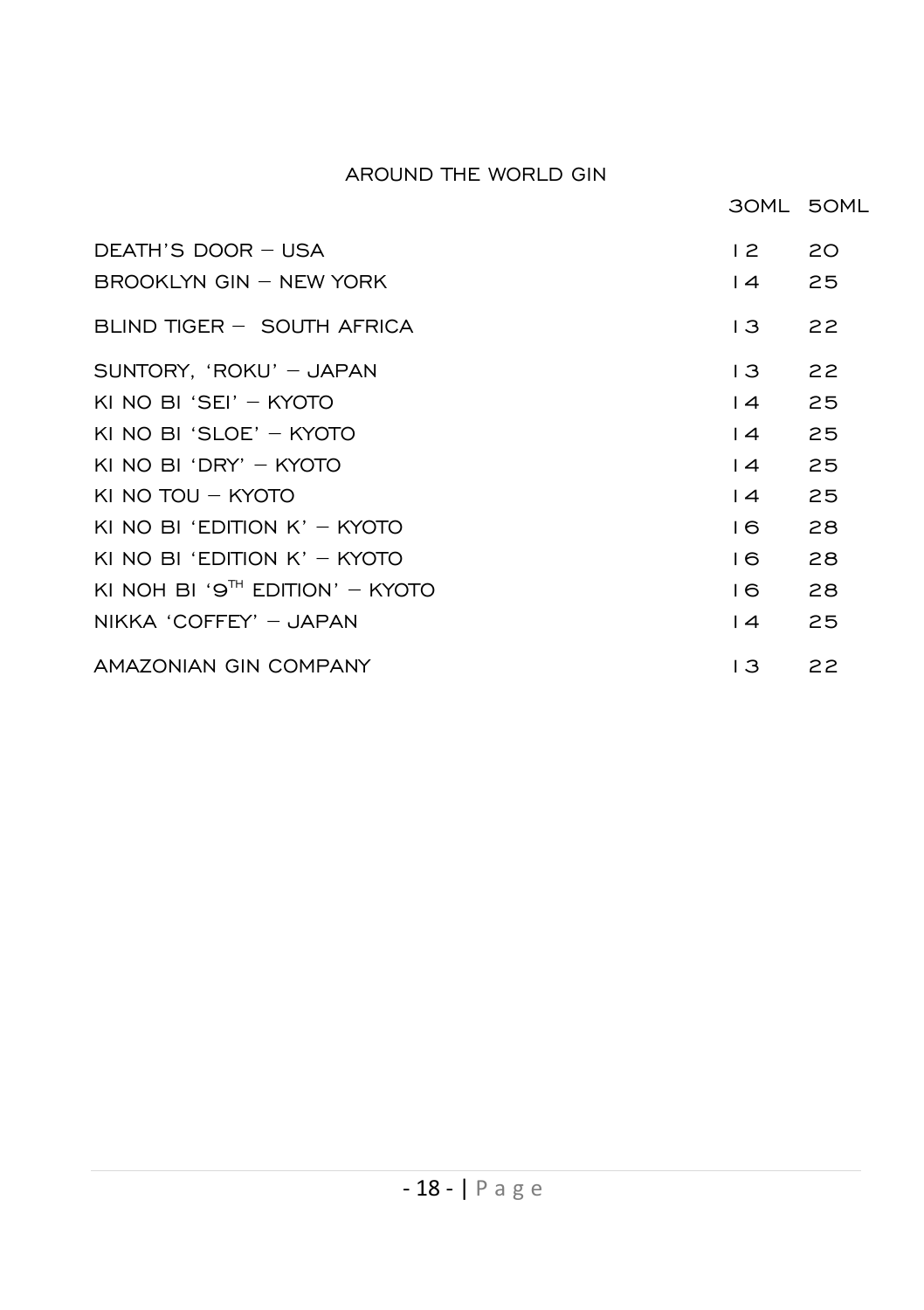#### VODKA

|                               | <b>30ML 50ML</b> |                 |
|-------------------------------|------------------|-----------------|
| 42 BELOW FEIJOA $- NZ$        | 12               | 20              |
| BLUE DUCK FIORDLAND $-$ NZ    | 13               | 22              |
| THE REID $-$ NZ               | $14$ 25          |                 |
| KARVEN 'STARKA' - NZ          | $\overline{14}$  | 22              |
| CIROC - COGNAC                | $\overline{2}$   | 20              |
| GREY GOOSE - GENSAC-LA-PALLUE | $\overline{14}$  | 25              |
| BELVEDERE - POLAND            | $13 -$           | 22              |
| CHOPIN 'VINTAGE' - POLAND     | $14$ 25          |                 |
| U'LUVKA - POLAND              | $\sqrt{4}$       | 25              |
| ABSOLUT 'CITRON' - SWEDEN     | 12               | 20              |
| ABSOLUT 'ELYX' - SWEDEN       | $\mathsf{L3}$    | 22              |
| $FINLANDIA - FINLAND$         | $\mathsf{L}$     | $\overline{19}$ |
| $NIKKA - JAPAN$               | $\overline{14}$  | 25              |
| AYLESBURY - USA               | $\overline{2}$   | 20              |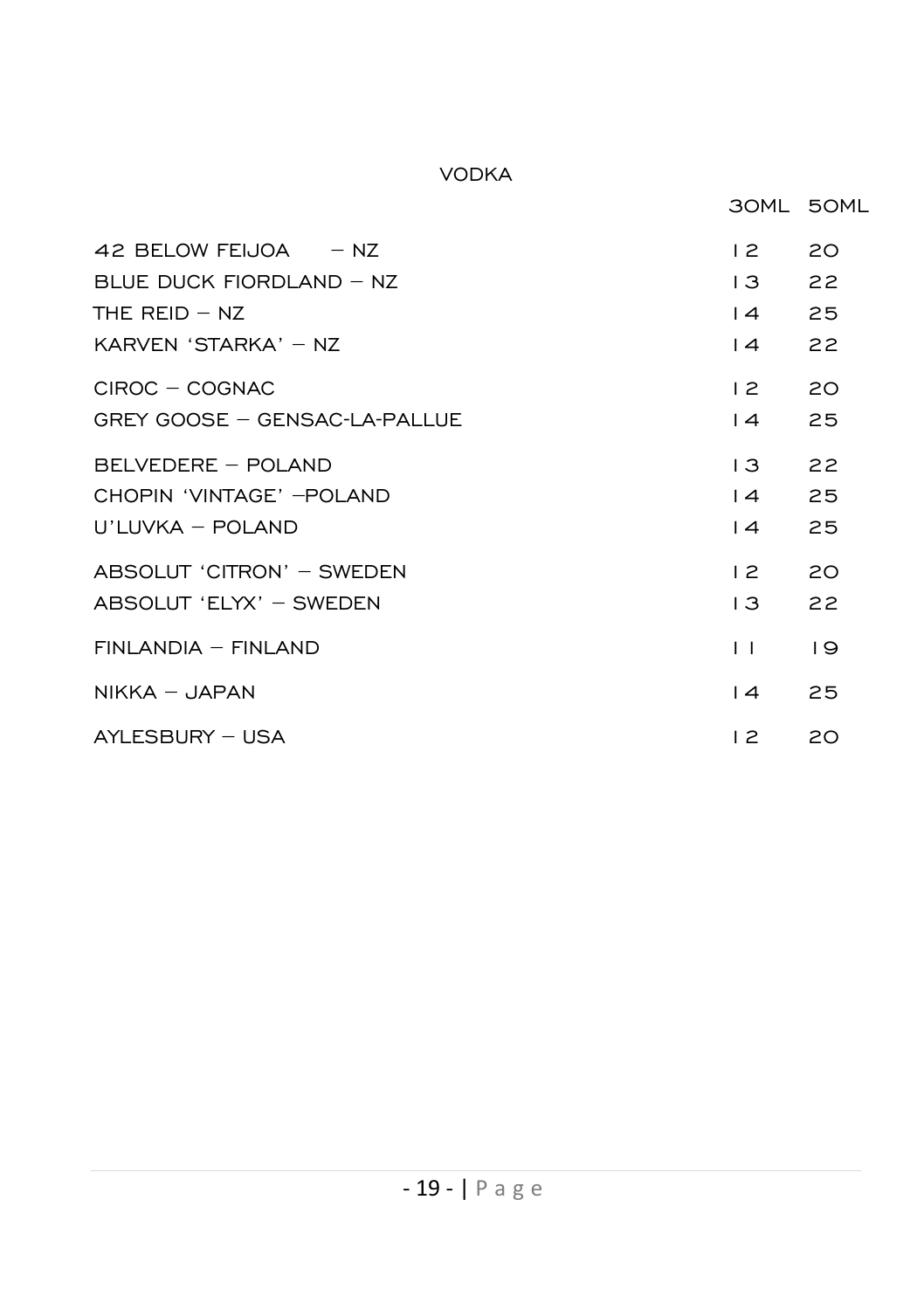#### MEZCAL

|                                  | 30ML 50ML |     |
|----------------------------------|-----------|-----|
| GRACIAS A DIOS REPOSADO - OAXACA | $16 -$    | -28 |
| GRACIAS A DIOS CUIXE – OAXACA    | 17.30     |     |

#### TEQUILA

|                                       |                 | 30ML 50ML       |
|---------------------------------------|-----------------|-----------------|
| EL JIMADOR BLANCO - JALISCO           | $\mathbf{L}$    | $\overline{19}$ |
| EL JIMADOR REPOSADO - JALISCO         | $\perp$         | $\overline{19}$ |
| FORTALEZA REPOSADO - JALISCO          | $\geq$ 1        | 35              |
| FORTALEZA ANEJO - JALISCO             | 25              | 42              |
| FORTALEZA STILL STRENGTH - JALISCO    | 25              | 42              |
| FORTALEZA WINTER BLEND 2020 - JALISCO | 25              | 42              |
| CENOTE REPOSADO - JALISCO             | $\overline{14}$ | 25              |
| CENOTE ANEJO - JALISCO                | $\overline{14}$ | 25              |
| TRES. CUATRO. Y CINCO - JALISCO       | 94              | 158             |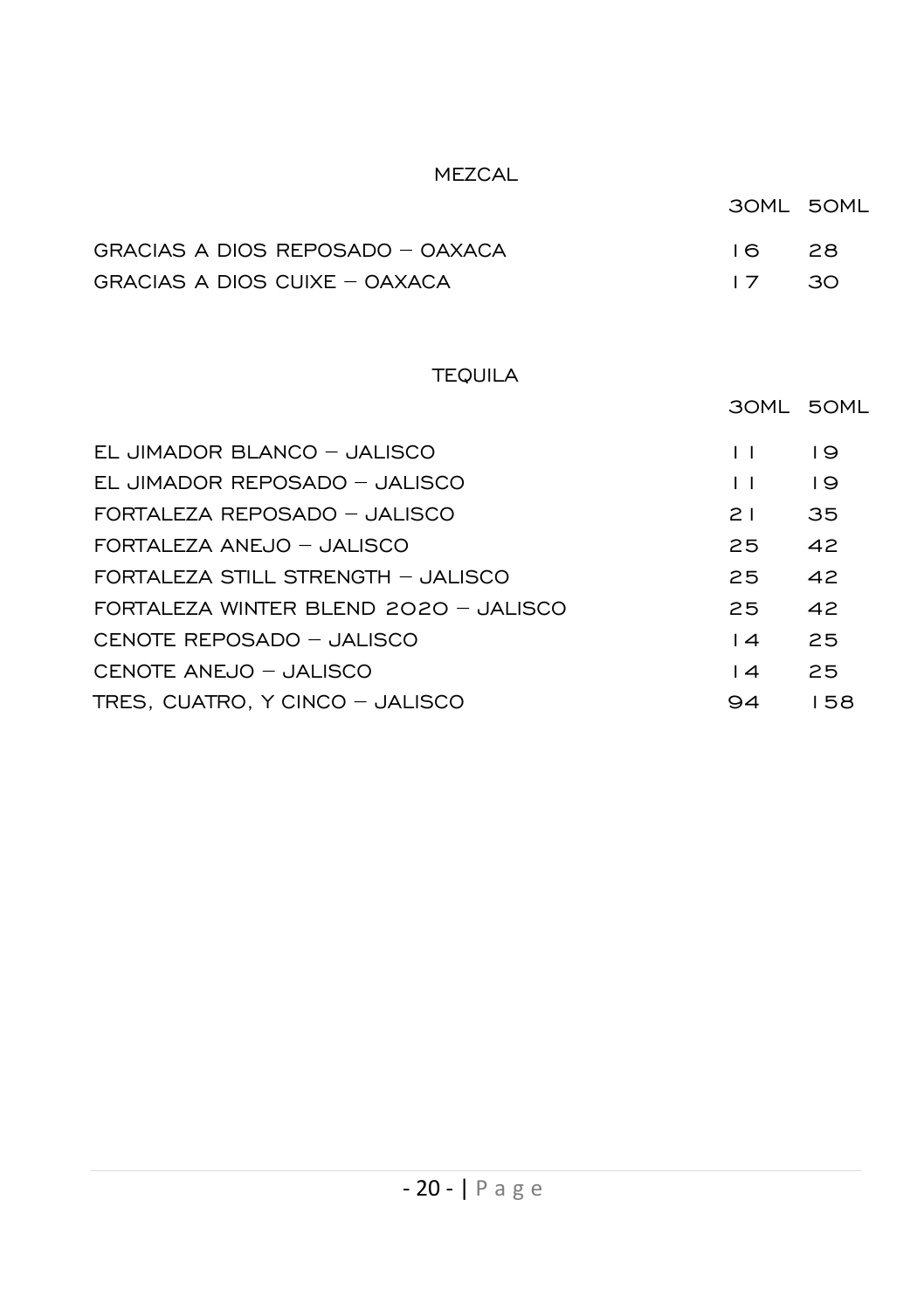|                                                                                                                     | 30ML 50ML                                   |                       |
|---------------------------------------------------------------------------------------------------------------------|---------------------------------------------|-----------------------|
| GUNPOWDER RUM - WELLINGTON<br>GUNPOWDER 'VICTORY BATTLE' - WELLINGTON                                               | 16<br>19 -                                  | 28<br>31              |
| TOIS RIVIERES 1998 - FRANCE<br>TROIS RIVIERES 2006 - FRANCE                                                         | 21<br>21                                    | 35<br>35              |
| $RUMBULLION - UK$                                                                                                   | 16                                          | 28                    |
| DIPLOMATICO RESERVA EXCLUSIVA - VENEZUELA                                                                           | 17                                          | 30                    |
| ANGOSTURA $7$ - TRINIDAD & TOBAGO<br>KRAKEN SPICED BLACK - TRINIDAD & TOBAGO                                        | 12<br>$\vert 4$                             | 20<br>25              |
| EL DORADO $15 - GUYANA$<br>EL DORADO $21 - GUVANA$<br>EL DORADO 25 - GUYANA<br>EL DORADO 1999 PORT MOURANT - GUYANA | $\overline{14}$<br>20 a<br>  18   195<br>44 | 25<br>32<br>74        |
| DICTADOR XO - COLOMBIA                                                                                              | 25                                          | 41                    |
| FLOR DE CANA "4 EXTRA SECO" - NICARAGUA<br>PLANTATION OVERPROOF - NICARAGUA                                         | $\mathbf{1}$<br>$\overline{13}$             | $\overline{19}$<br>22 |
| MOUNT GAY "ECLIPSE" - BARBADOS<br>R.L SEALE'S - BARBADOS                                                            | 11<br>$\overline{3}$                        | $\overline{19}$<br>21 |
| MOCAMBO 20 YO - MEXICO                                                                                              | $13 -$                                      | 22                    |
| BACARDI 8 ANOS - CUBA<br>HAVANA 7 ANOS - CUBA                                                                       | $13 -$<br>$\overline{2}$                    | 22<br>20              |
| BAYOU XO - LOUISIANA                                                                                                | $\overline{4}$                              | 25                    |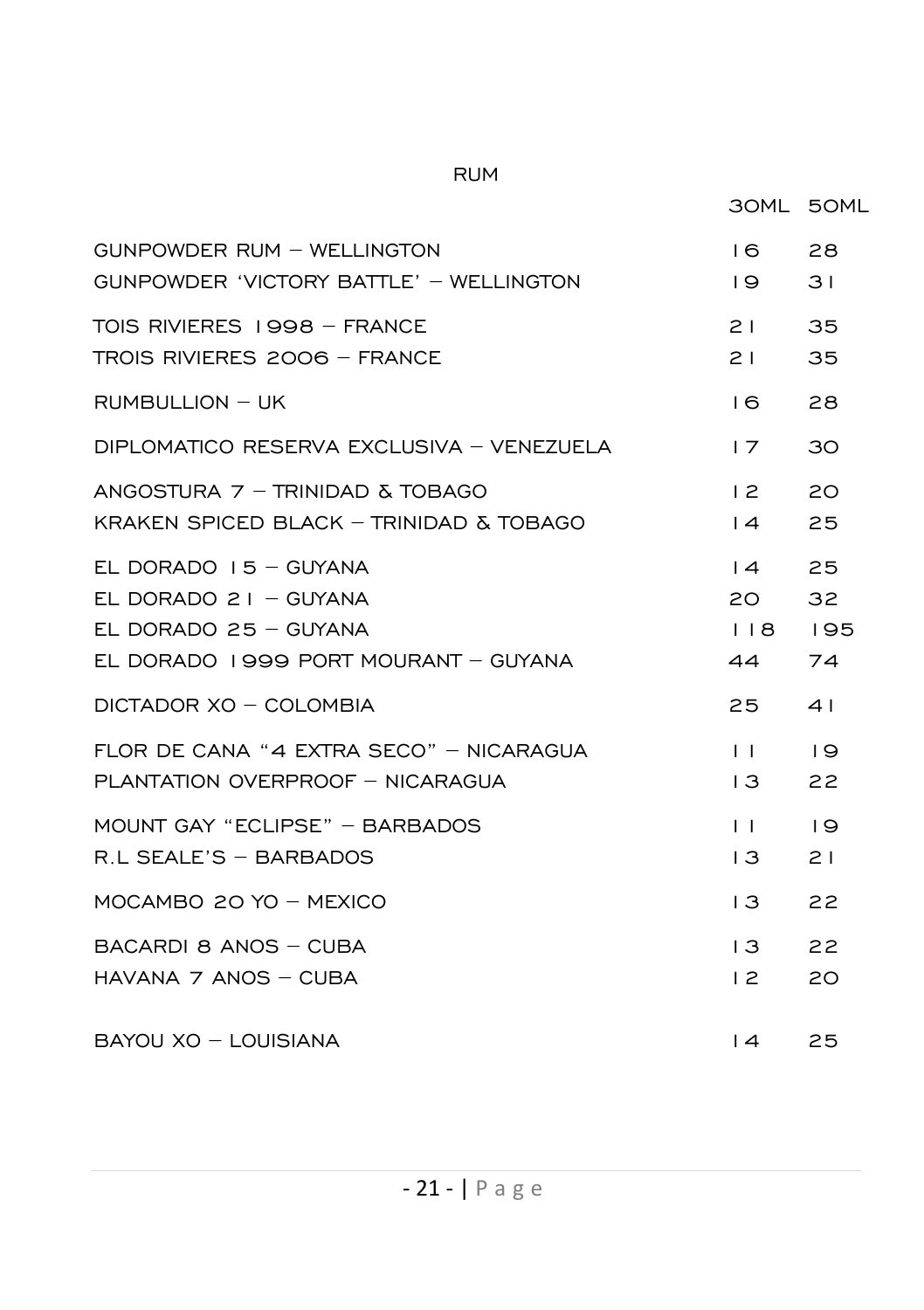| <b>PISCO</b>                     |      |
|----------------------------------|------|
|                                  | 50ML |
| PISCO LA BOTIJA ACHOLADO         | 21   |
|                                  |      |
| COGNAC                           |      |
|                                  | 50ML |
| <b>HENNESSY VSOP</b>             | 20   |
| DELAMAIN, "PALE & DRY", XO       | 35   |
| <b>CAMUS XO BORDERIES</b>        | 45   |
| MARTELL CORDON BLEU              | 56   |
| <b>ARMAGNAC</b>                  |      |
|                                  | 50ML |
| DELORD 1978 - BAS ARMAGNAC       | 45   |
| DELORD 1976 - BAS ARMAGNAC       | 70   |
| DELORD 1967 - BAS ARMAGNAC       | 100  |
| <b>CALVADOS</b>                  |      |
|                                  | 50ML |
|                                  |      |
| CHATEAU DU BREUIL 8 - NORMANDY   | 20   |
| CHATEAU DU BREUIL I 5 - NORMANDY | 25   |
| CHATEAU DU BREUIL 20 - NORMANDY  | 32   |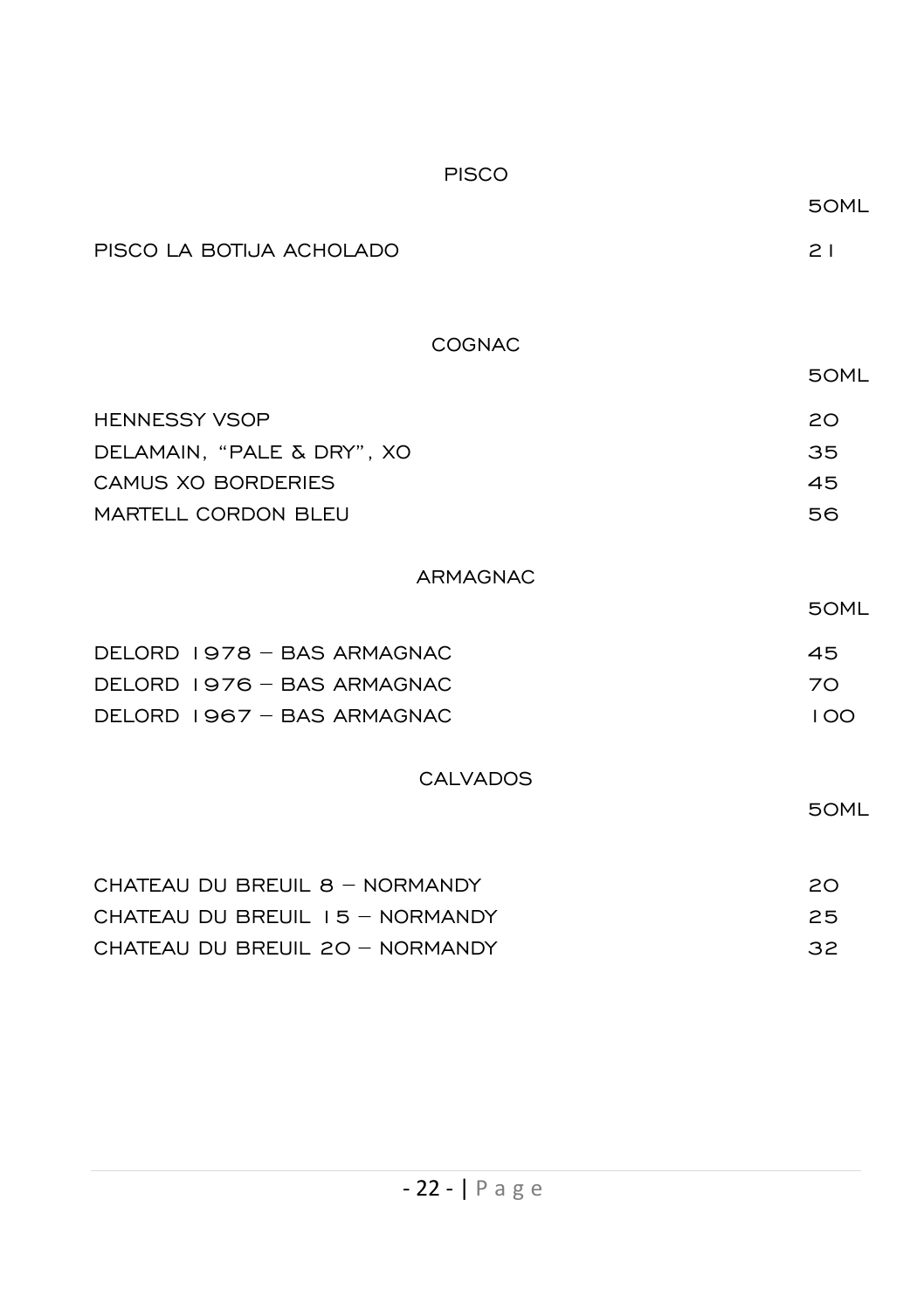#### APERITIFS

30ML 50ML REID + REID MARTINBOROUGH CUP – NZ 12 20 REID + REID BITTER APERITIVO - NZ 12 20 TERRA SANCTA – NZ 10 18 RINQUINQUIN – FRANCE 10 18 ST. GERMAIN – FRANCE 10 18 LILLET BLANC – FRANCE 10 18 DOMAINE DE CANTON – FRANCE 10 18 PAVAN – FRANCE 12 20 PIMM'S NO. 1 CUP – ENGLAND 10 18 COCCHI DI TORINO – ITALY 12 20 CAMPARI – ITALY 10 18 CYNAR – ITALY 10 18 LUXARDO MARASCHINO – ITALY 12 20 COCCHI AMERICANO – ITALY 12 20 COCCHI AMARO – ITALY 12 20 COCCHI BAROLO CHINATO – ITALY 18 30 COCCHI RISERVA LA VENARIA REALE – ITALY 22 40